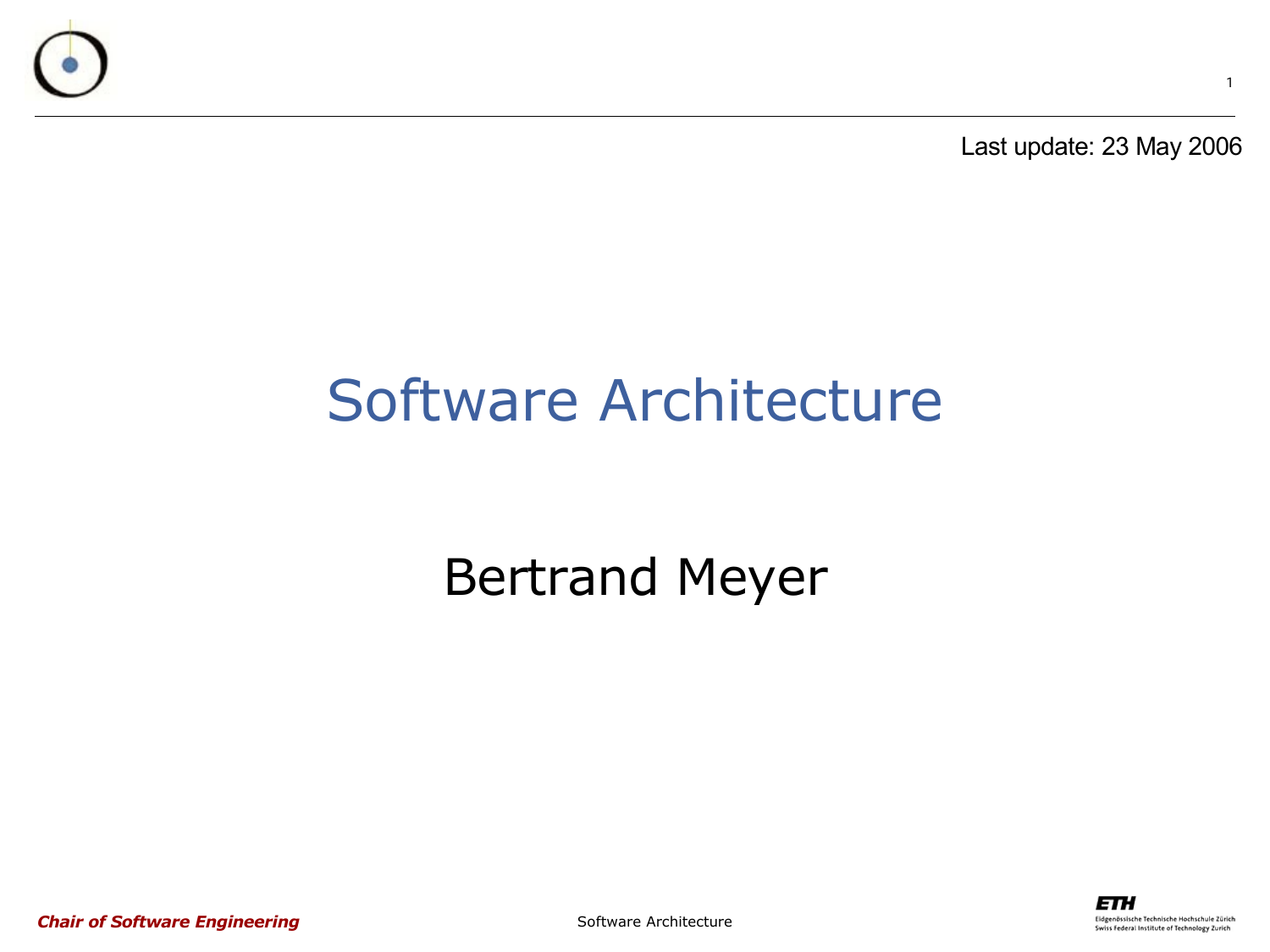

#### Configuration Management

#### Bernd Schoeller bernd.schoeller@inf.ethz.ch



*Chair of Software Engineering*

Software Architecture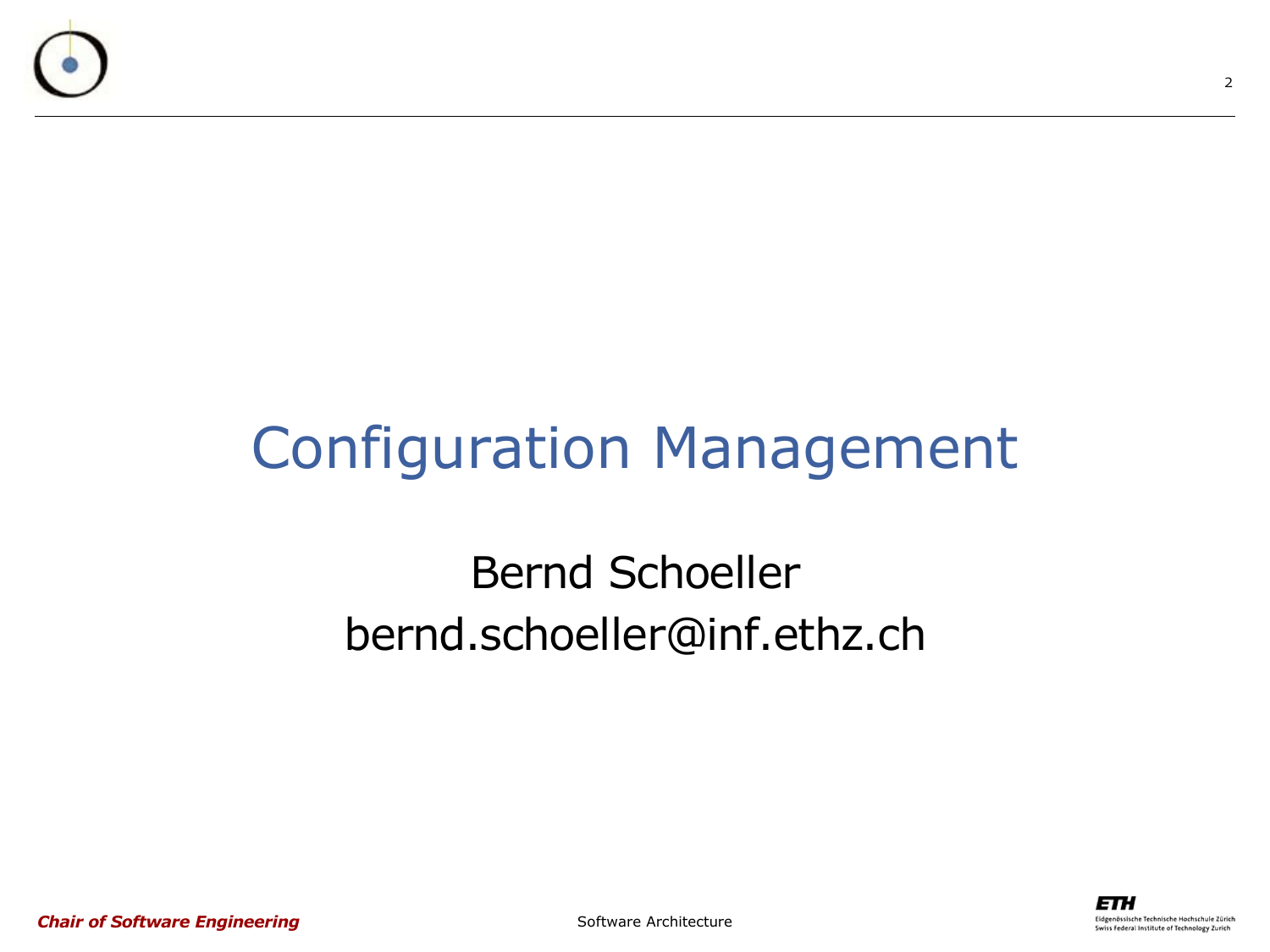- **Motivation** 
	- What is configuration management ?
	- Why do we need configuration management ?
- **Configuration Management** 
	- Aspects of Configuration Management
	- **Terms and Definitions**
	- **Problems and Solutions**
- Tool Support
	- Available SCM Tools
	- Examples: CVS, Bugzilla, Xenofarm
- **Summary**
- PART 2: Subversion

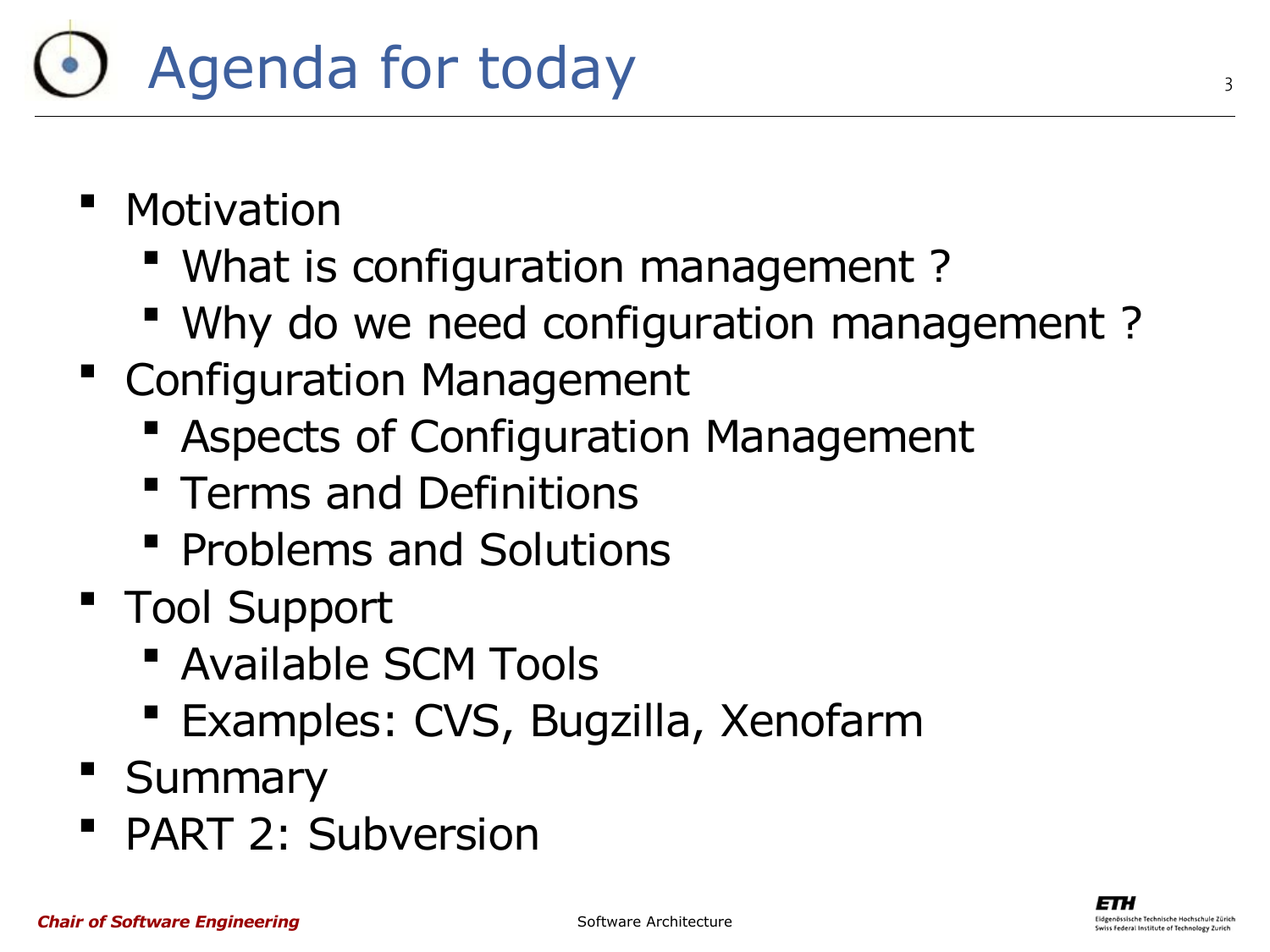# About your Future

- You will never work alone.
- Other people will mess up your code.
- You will mess up other peoples code.
- You will never write a (major) program from scratch.
- **The software that you will work** on was already there when you joined the company.
- The software that you will work on will still be there when you leave the company.

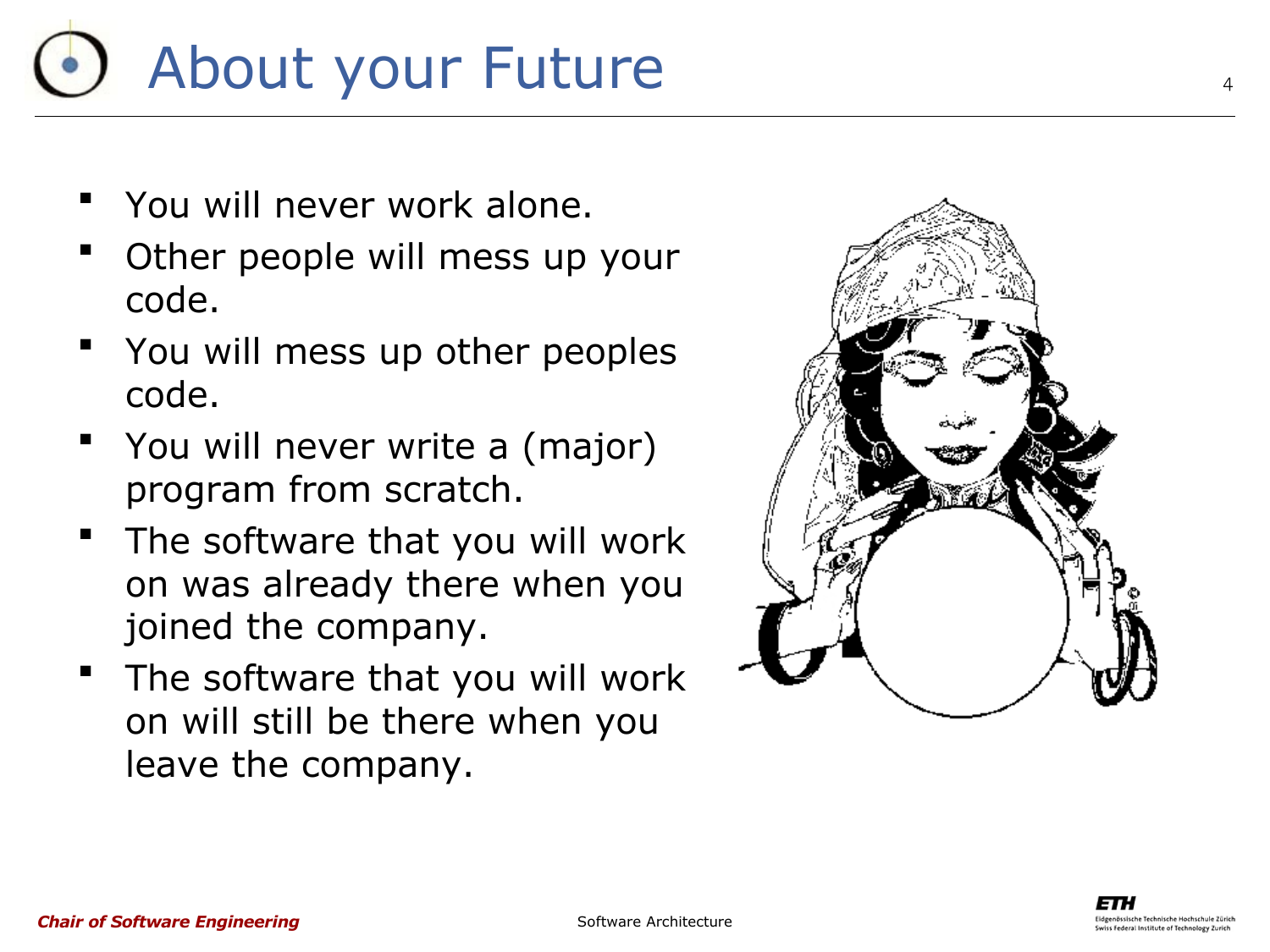# CM: The long version

*"Configuration management is unique identification, controlled storrage, change control, and status reporting of selected intermediate work products, product components, and products during the life of a system."*

> Anne Mette Jonassen Hass: "*Configuration Management; Principles and Practice"*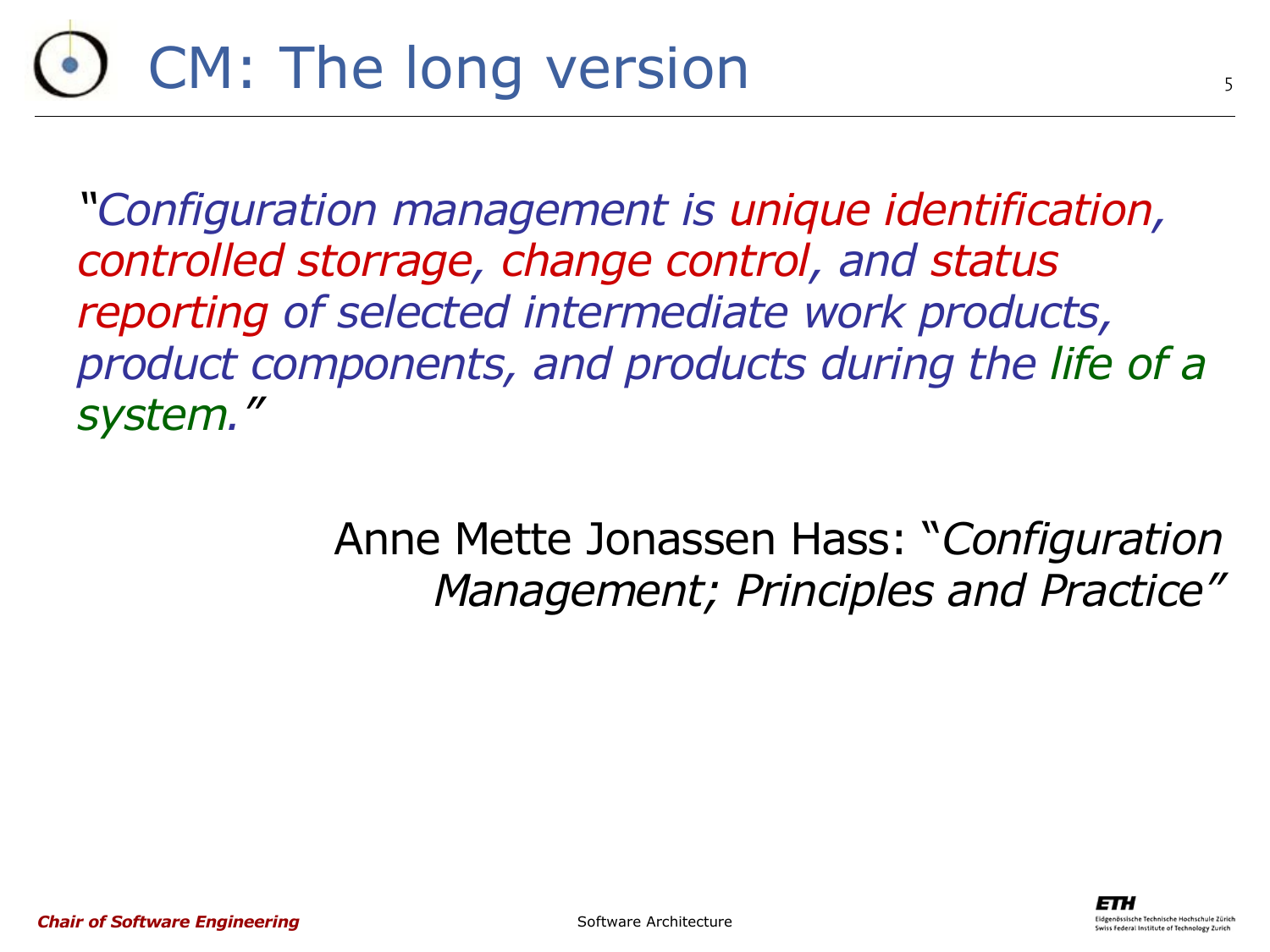

Configuration Management is about the role of

# TIME

in software development.



6

*Chair of Software Engineering*

Software Architecture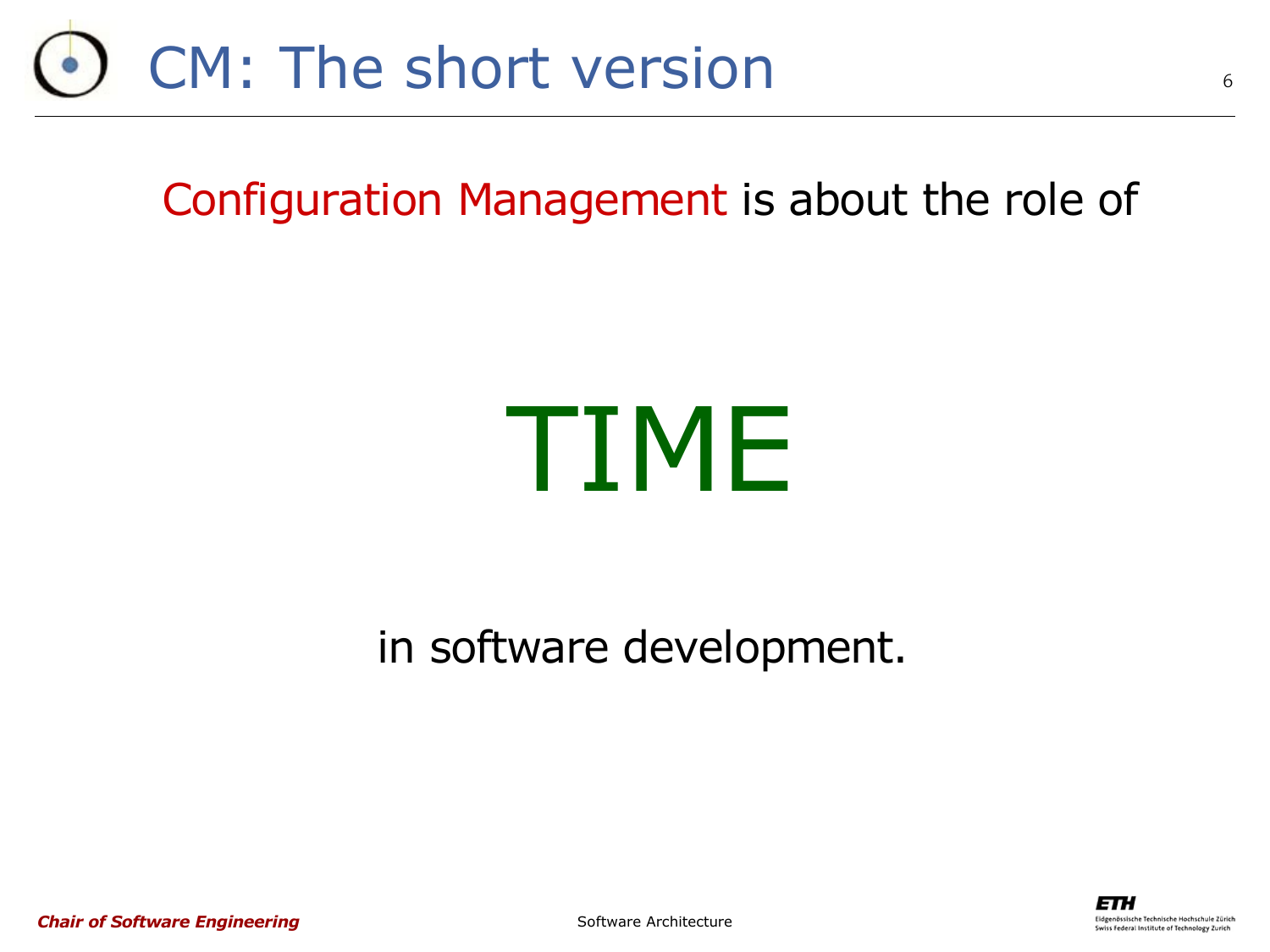# Space

*root\_class.e readme.txt gui/ gui/main\_window.e gui/dialog\_window.e net/ net/ftp\_protocol.e* Space

*...*

A system that stores and organizes documents over space is called a FILE SYSTEM.



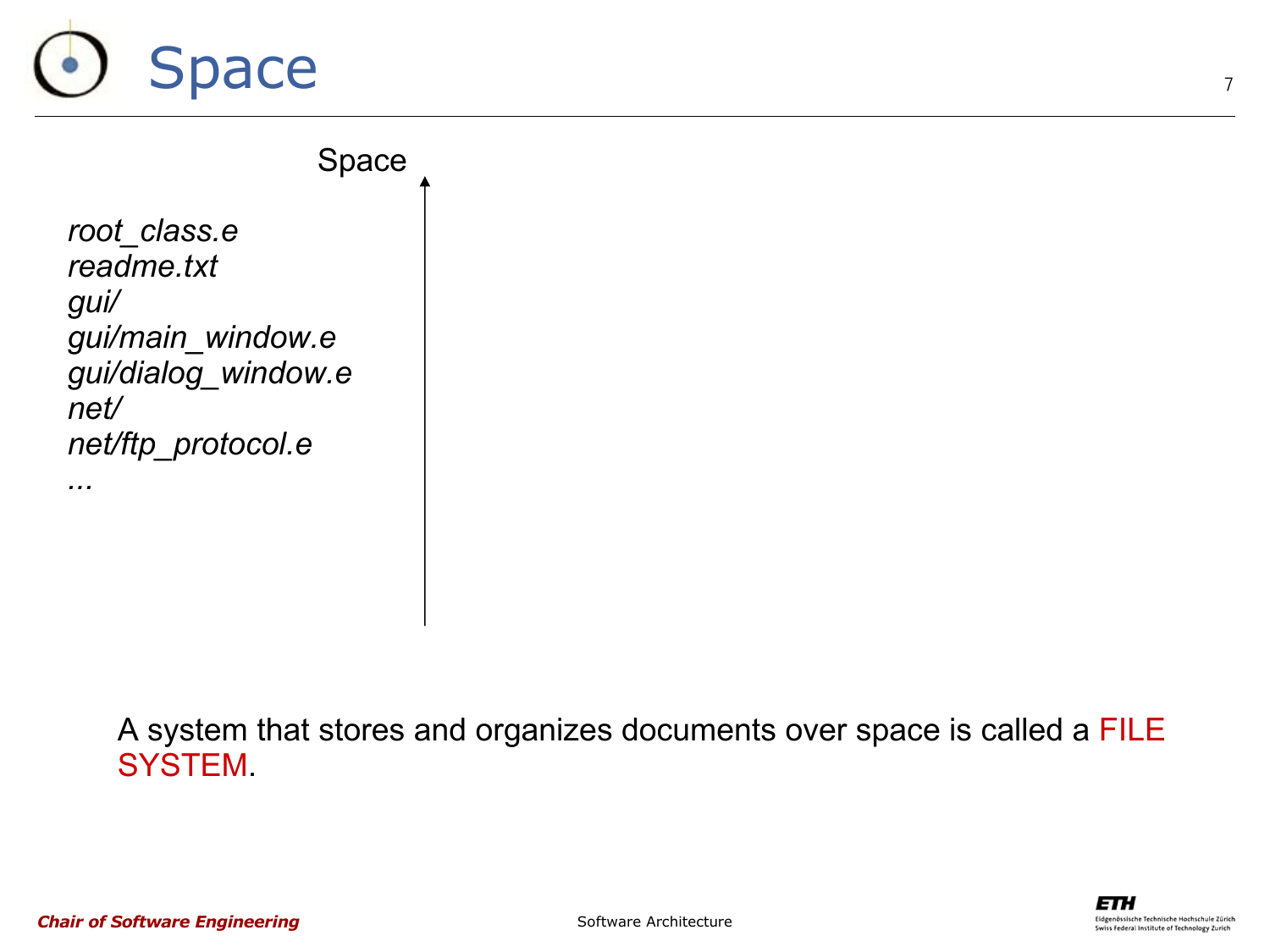# Space and Time



Time

A system that stores and organizes documents over space and time is called a REPOSITORY.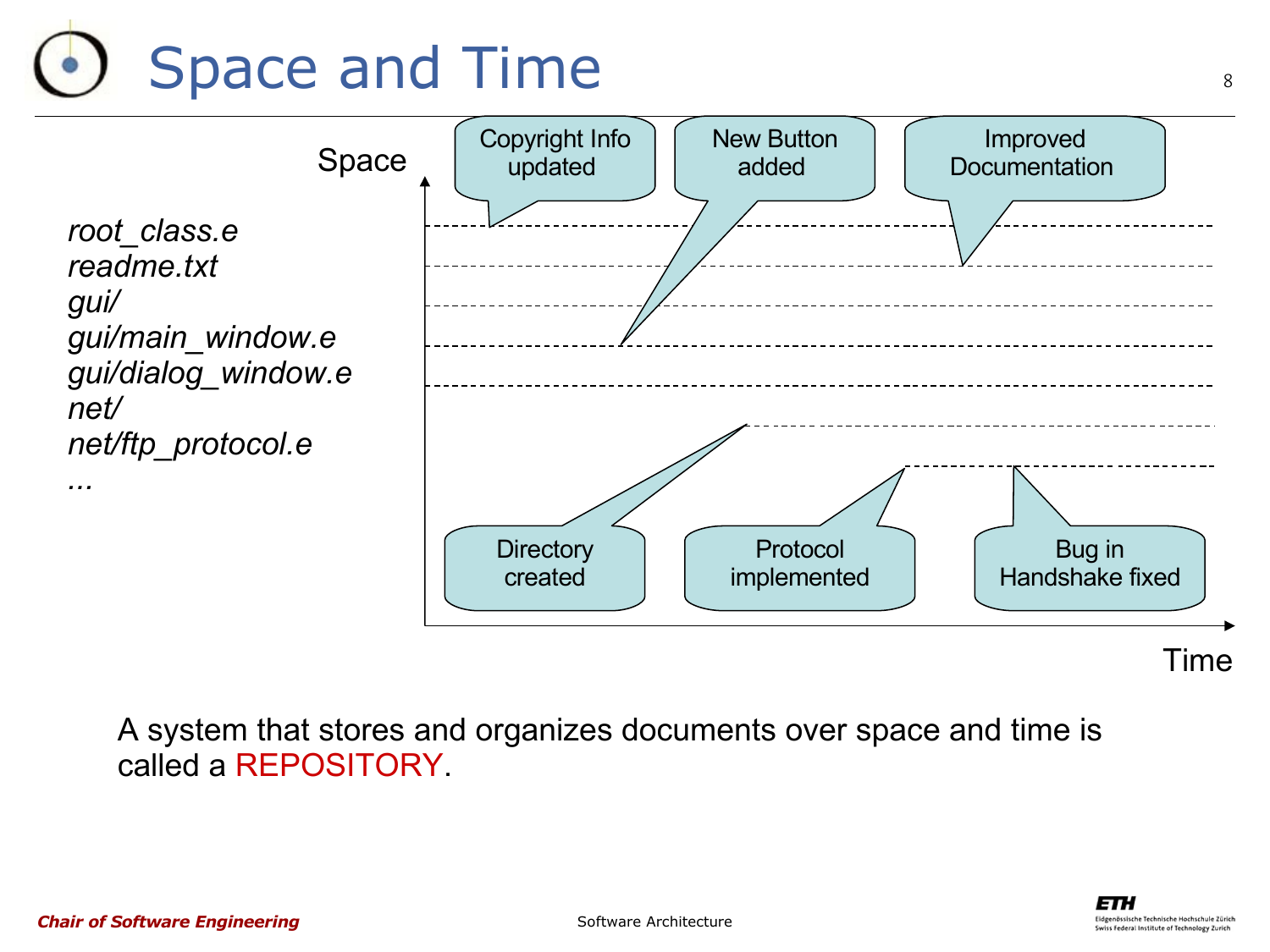

- Configuration Management does manage not only source code, but also:
	- Binary versions of the software (Builds)
	- Requirement and analysis documents
	- Design documents, UML-diagrams
	- **Test results**
	- **System configuration information**

...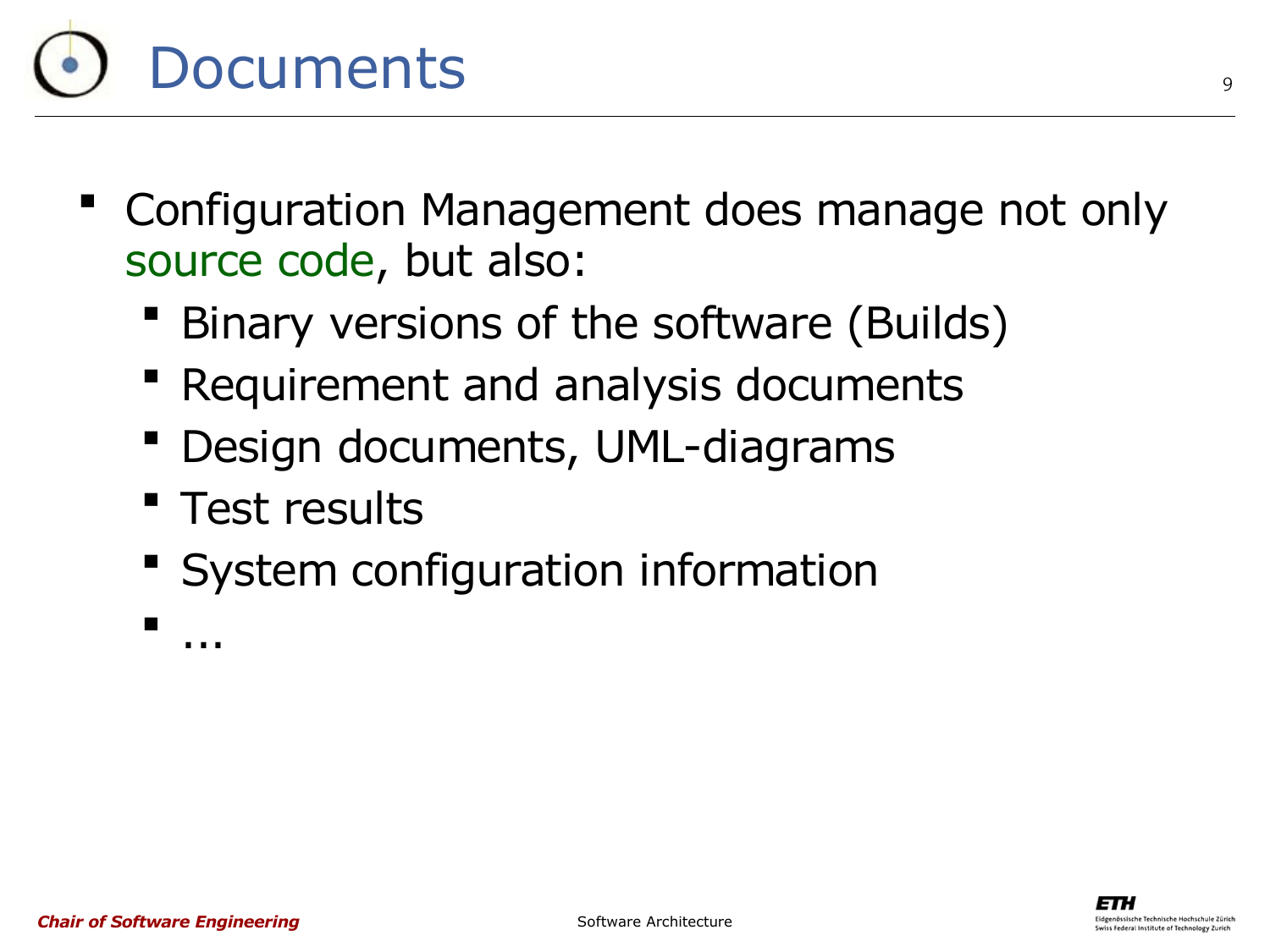### Configuration Management is about ...

- ... knowing who has done what to which document in the past.
- ... enabling different people at different locations to work on the same set of documents at the same time.
- ... going back to an old version of the documents in the case that the path taken was not good.
- ... tracking the quality of the software over time and to stop software regression.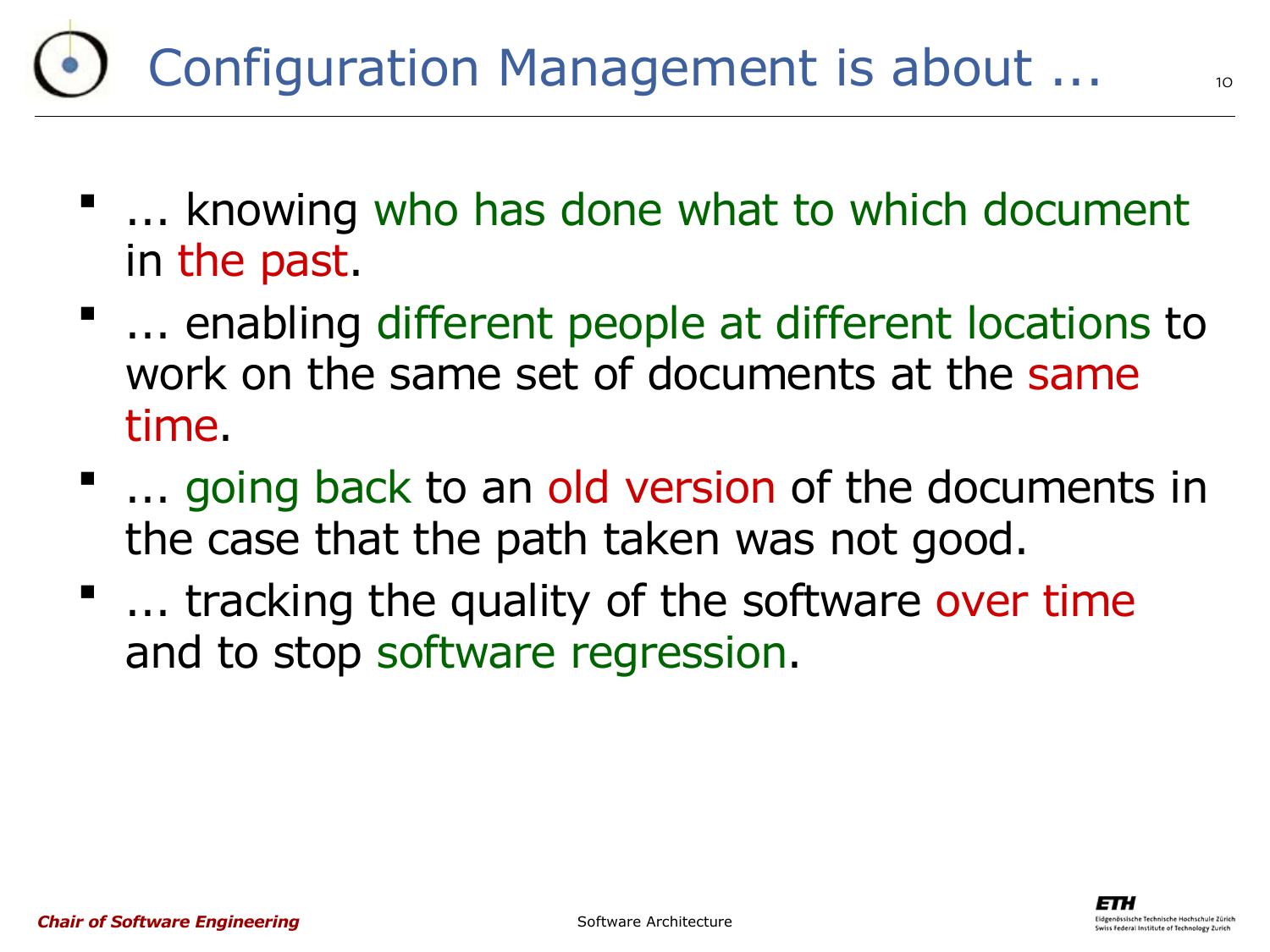# Versioning

- " Versions give a unique time-dependent identification to each document.
- Deciding for proper version names is the basis for successful software configuration management.
- **There can be multiple levels of versioning schemes** within one project. Examples:
	- Versions for written documents:
		- Example: REQDOC-20040103-R4
	- Versions for source code:
		- 1.1, 1.2, 1.3, 1.4, 1.4.1, ...
	- Versions for binary builds:
		- 610, 611, 612, ...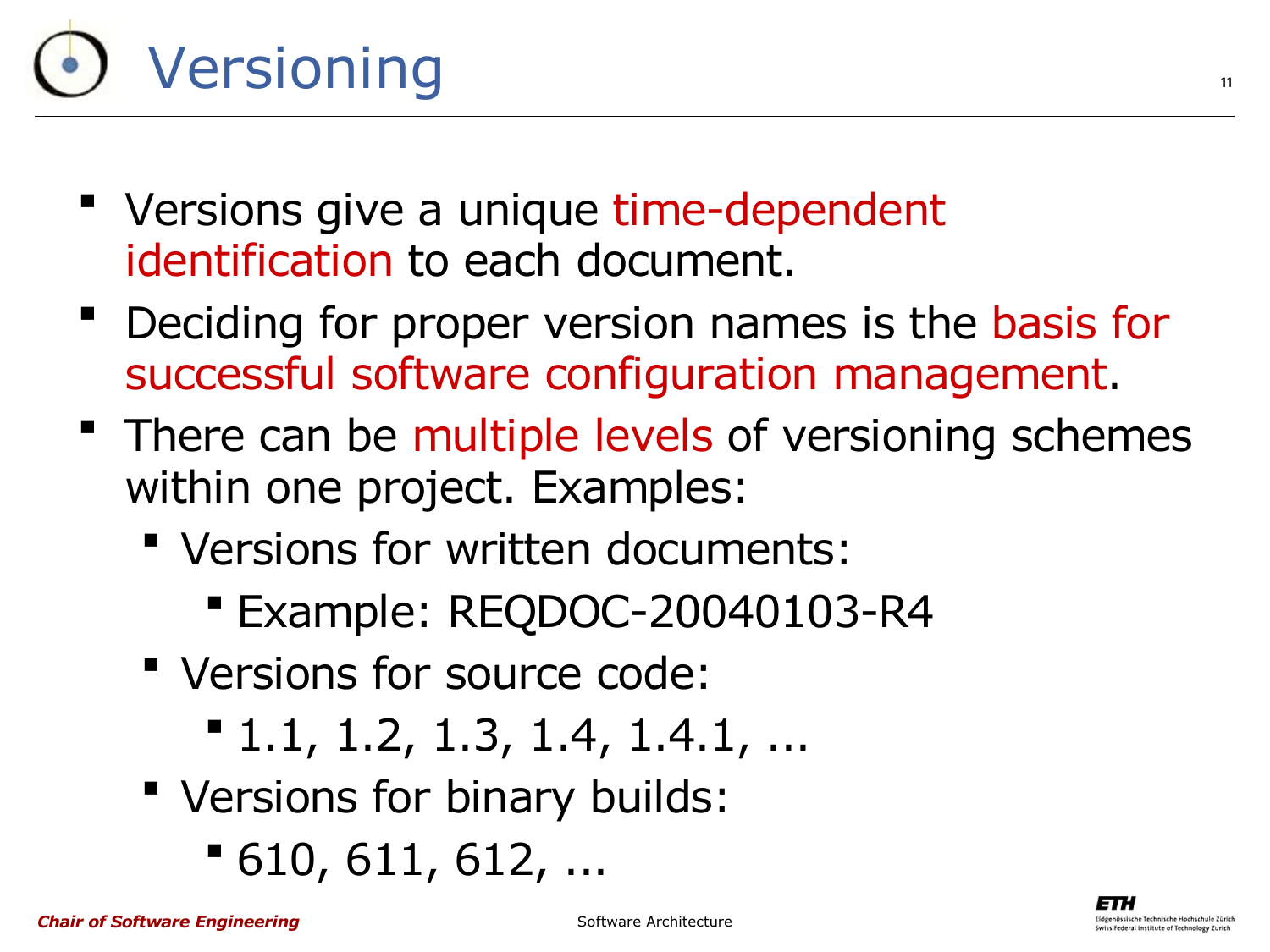### Change Management

- CM has to record
	- WHICH document was changed.
	- **WHAT was changed.**
	- **WHO** has done the change.
	- **WHEN** was the change made.
- **The history of the changes should be made visible.**
- It should be possible to undo all changes.
- It should be possible to view the version of a document at a certain point in time.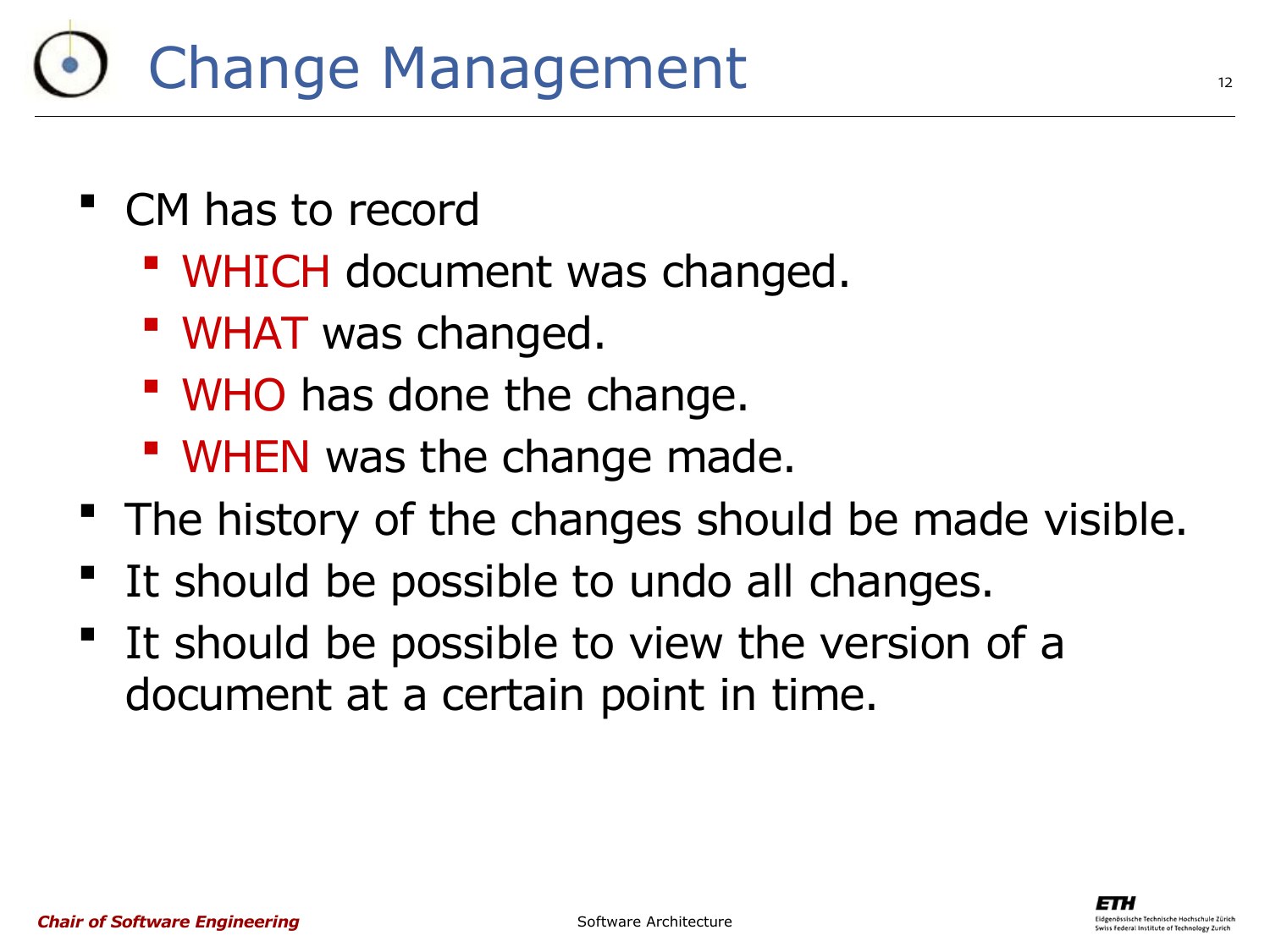## Views

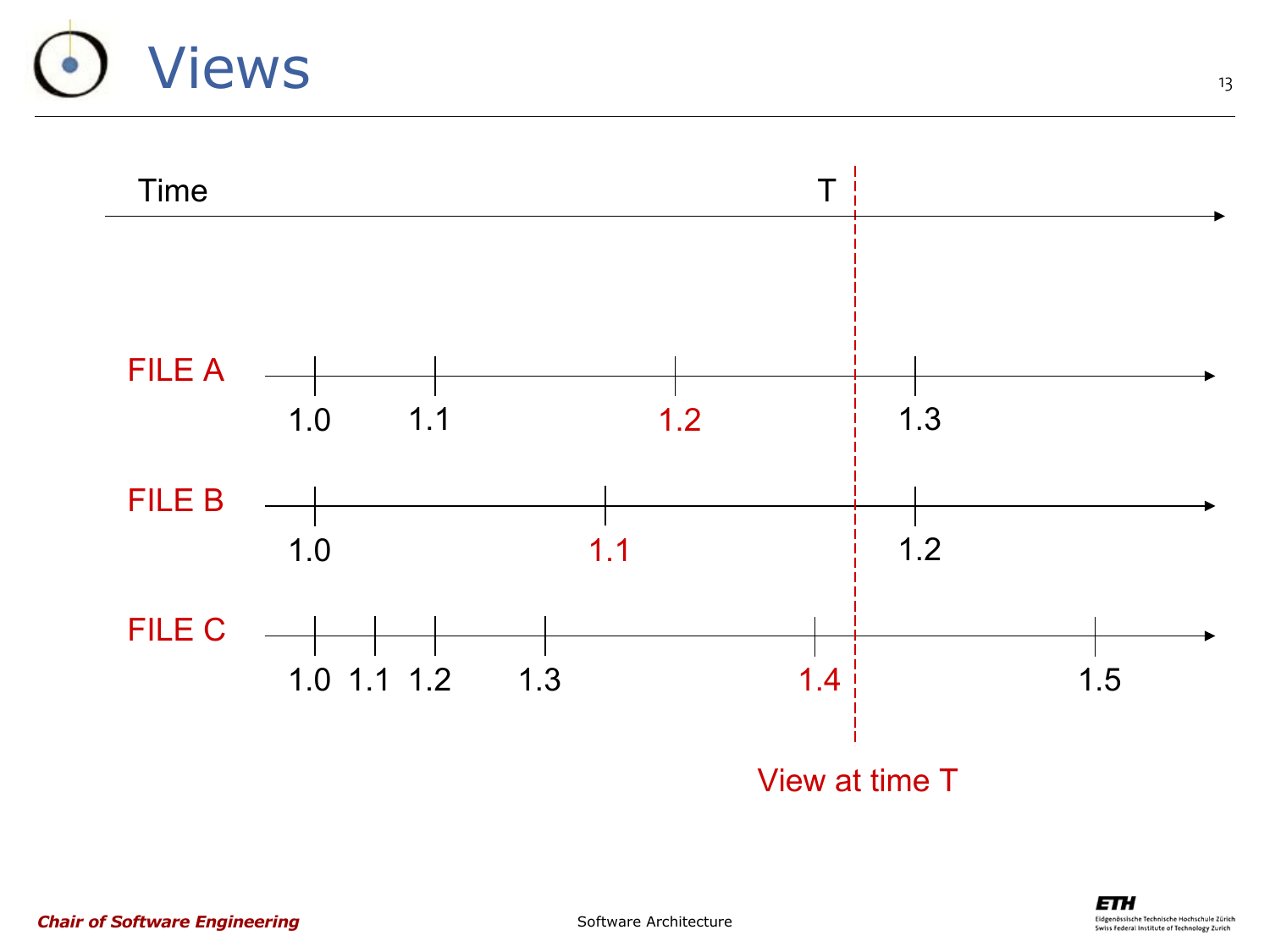



Head = View at time  $\infty$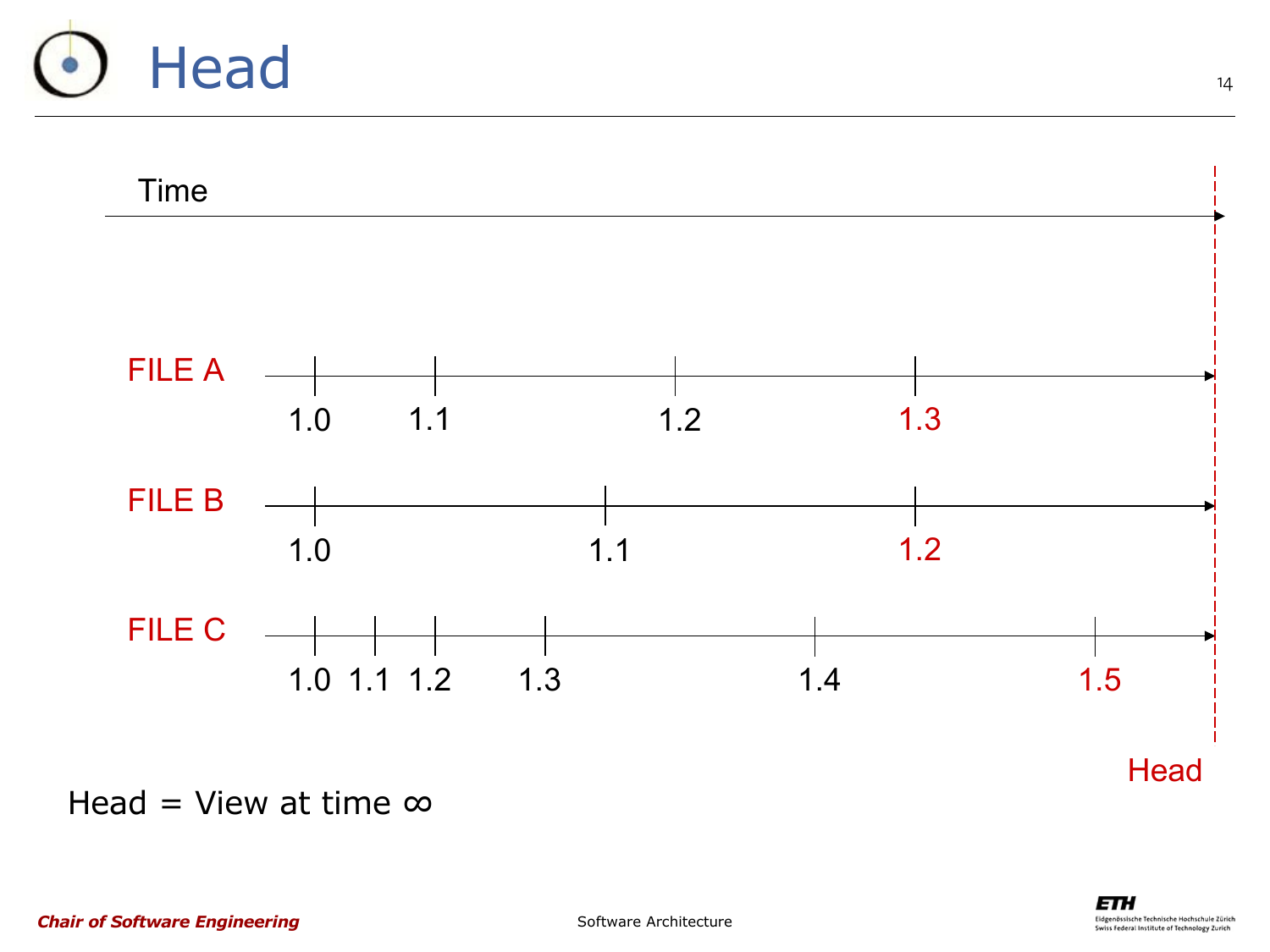

 Creating multiple versions of an existing set of documents is called BRANCHING (or FORKING):

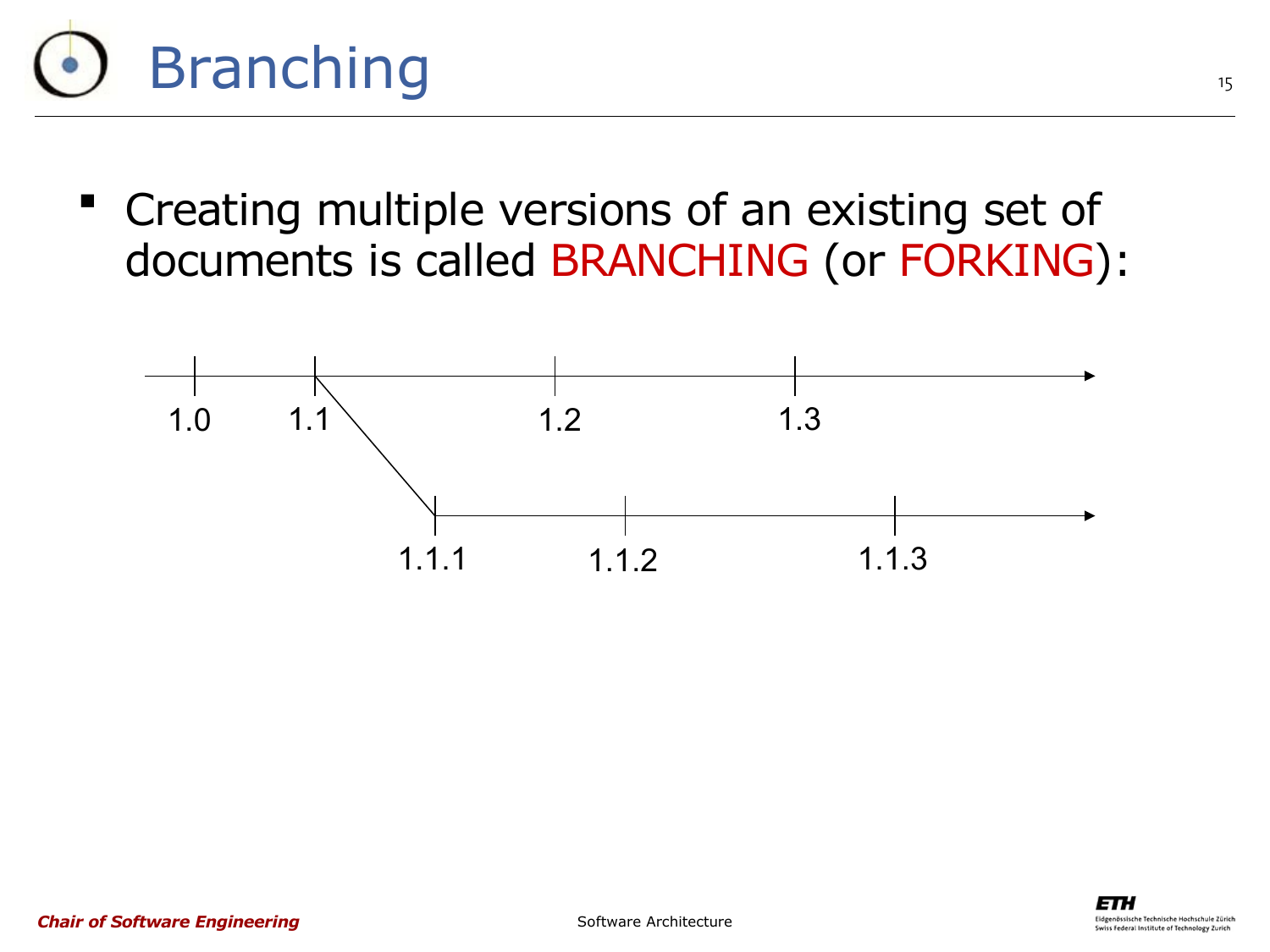

**-** Joining versions that were developed independently for some time is called MERGING:

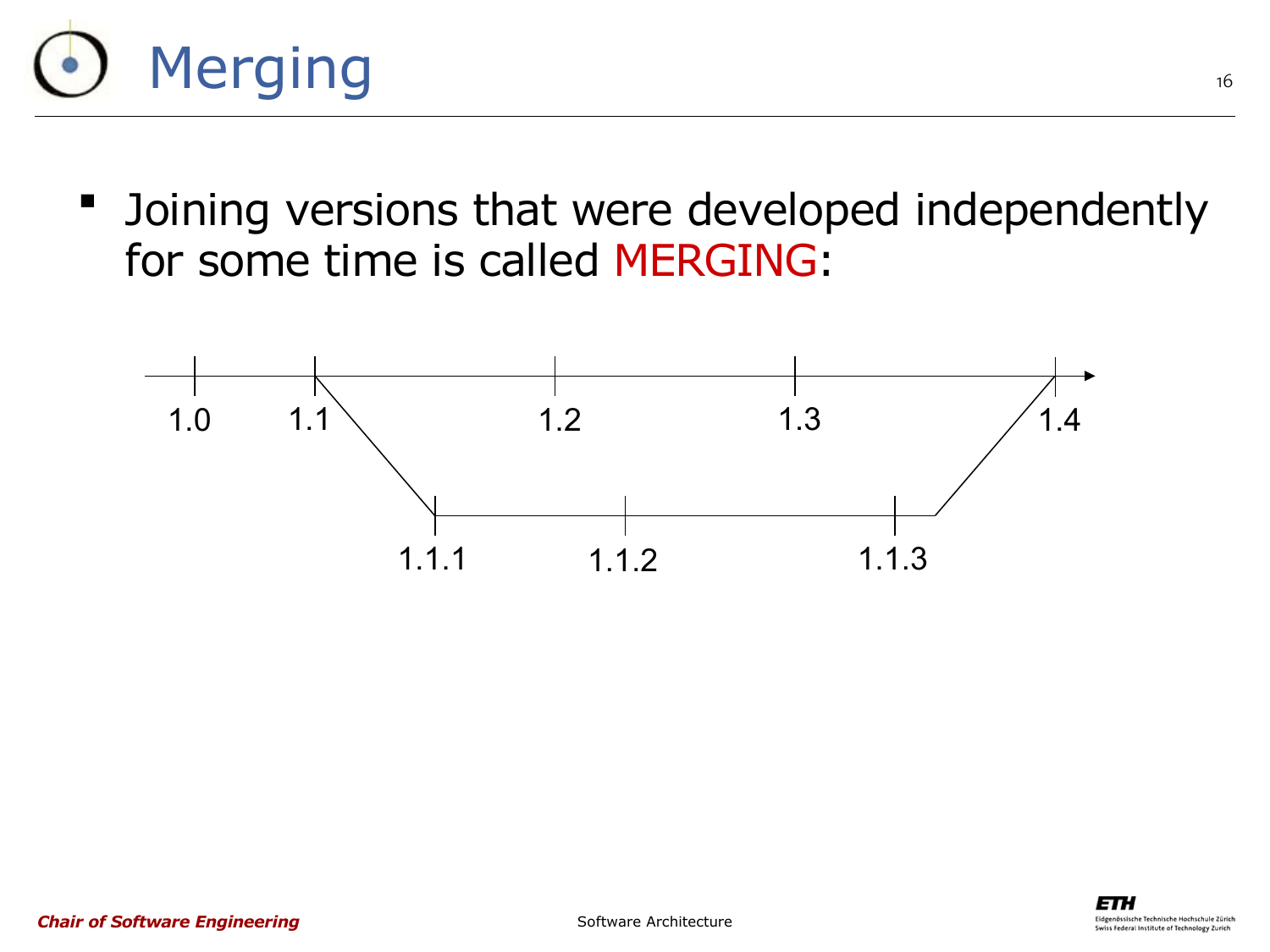### Distributed Development

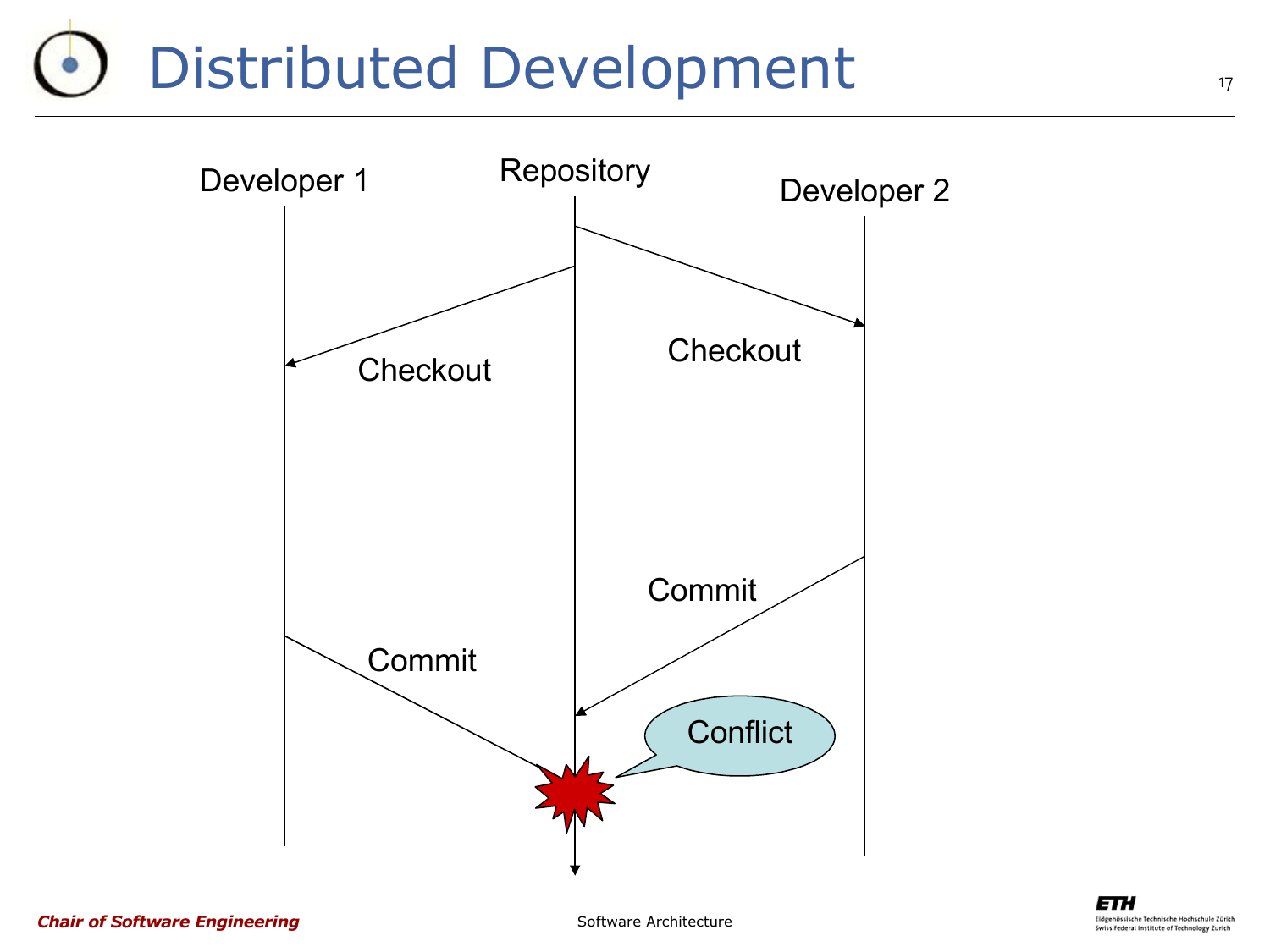

#### There are different levels of binary builds:

- Daily (Nightly) Builds
- **"** Integration Builds
- Stable Builds
- Releases
	- Alpha Release
	- **Beta Release**
	- **Release Candidate**
	- Official Release

Current, but not reliable.

Not current, but reliable.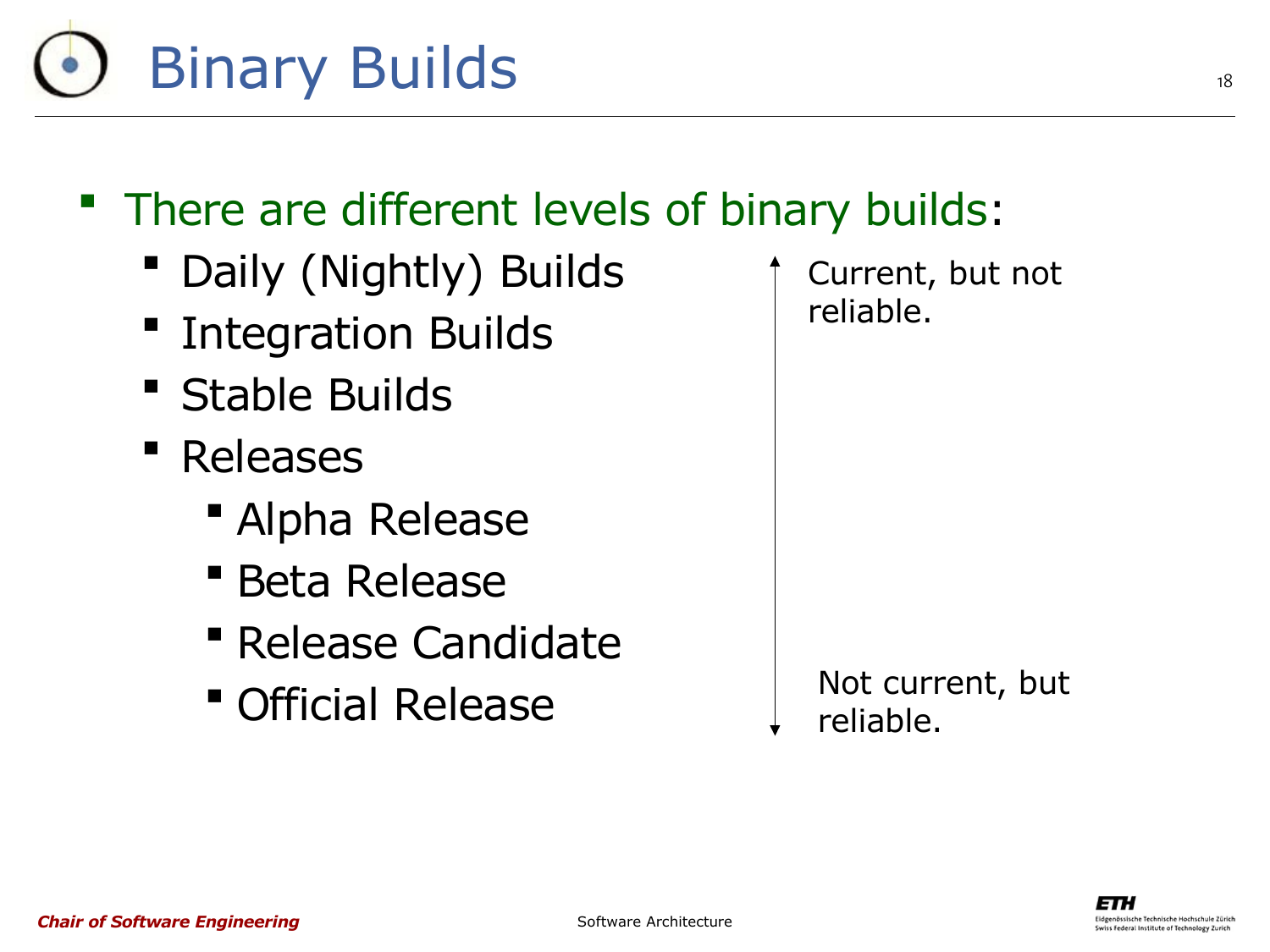## Regression Testing

- Regression Testing tests features that already worked in old versions of the software, if they also work in new versions of the software.
	- A Test Suite is developed together with the software to verify its correctness.
	- **The Test Suite is run on changed versions of the** software to verify that the old parts are still working.
	- **Regression Test are normally part of the Commit** Process or of the Daily Build.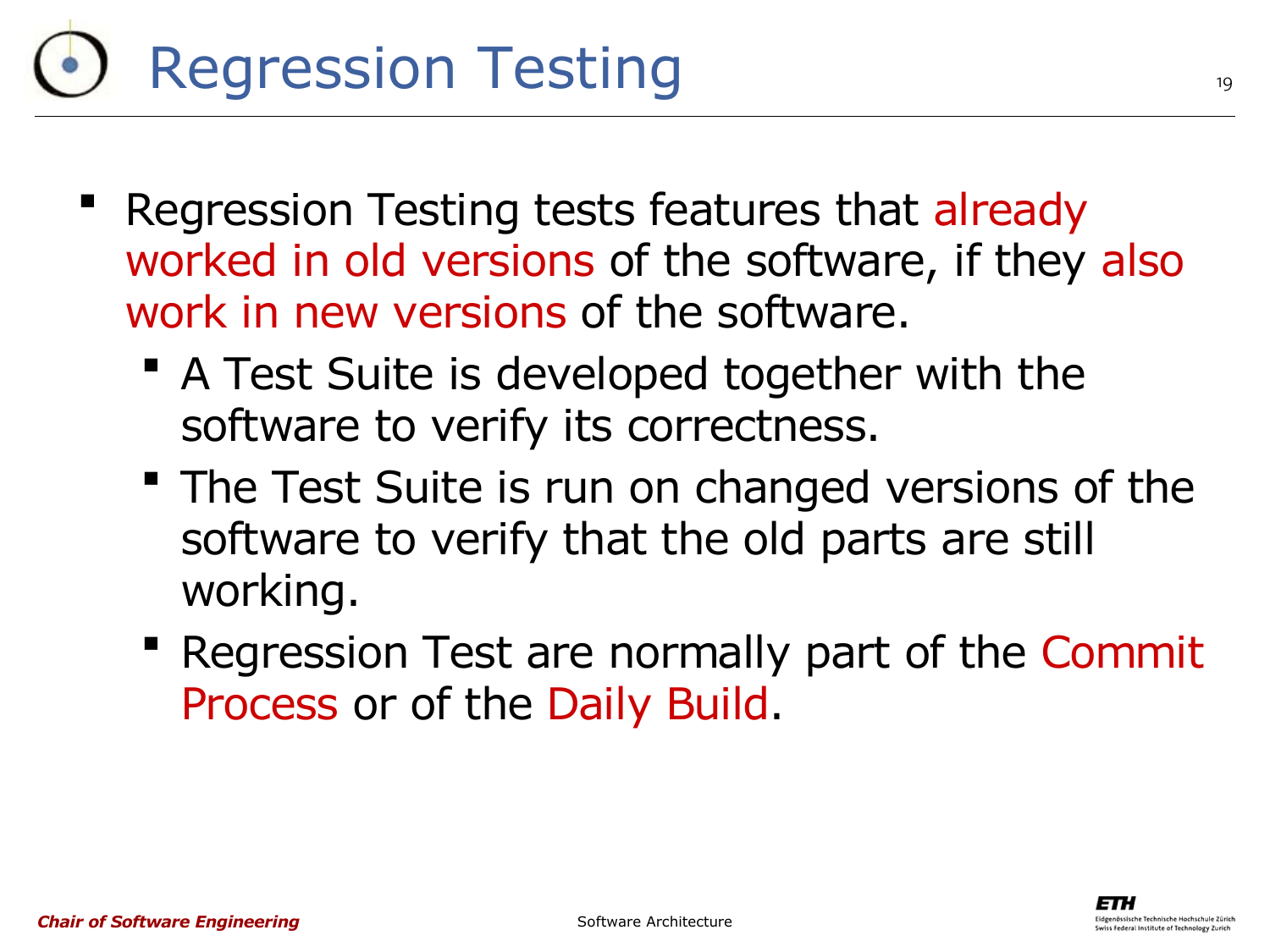

- Bug-Tracking is the term for an infrastructure that captures and manages bug-reports in a given project.
- **The number and quality of bugs is normally a** judgment for the release-quality of software.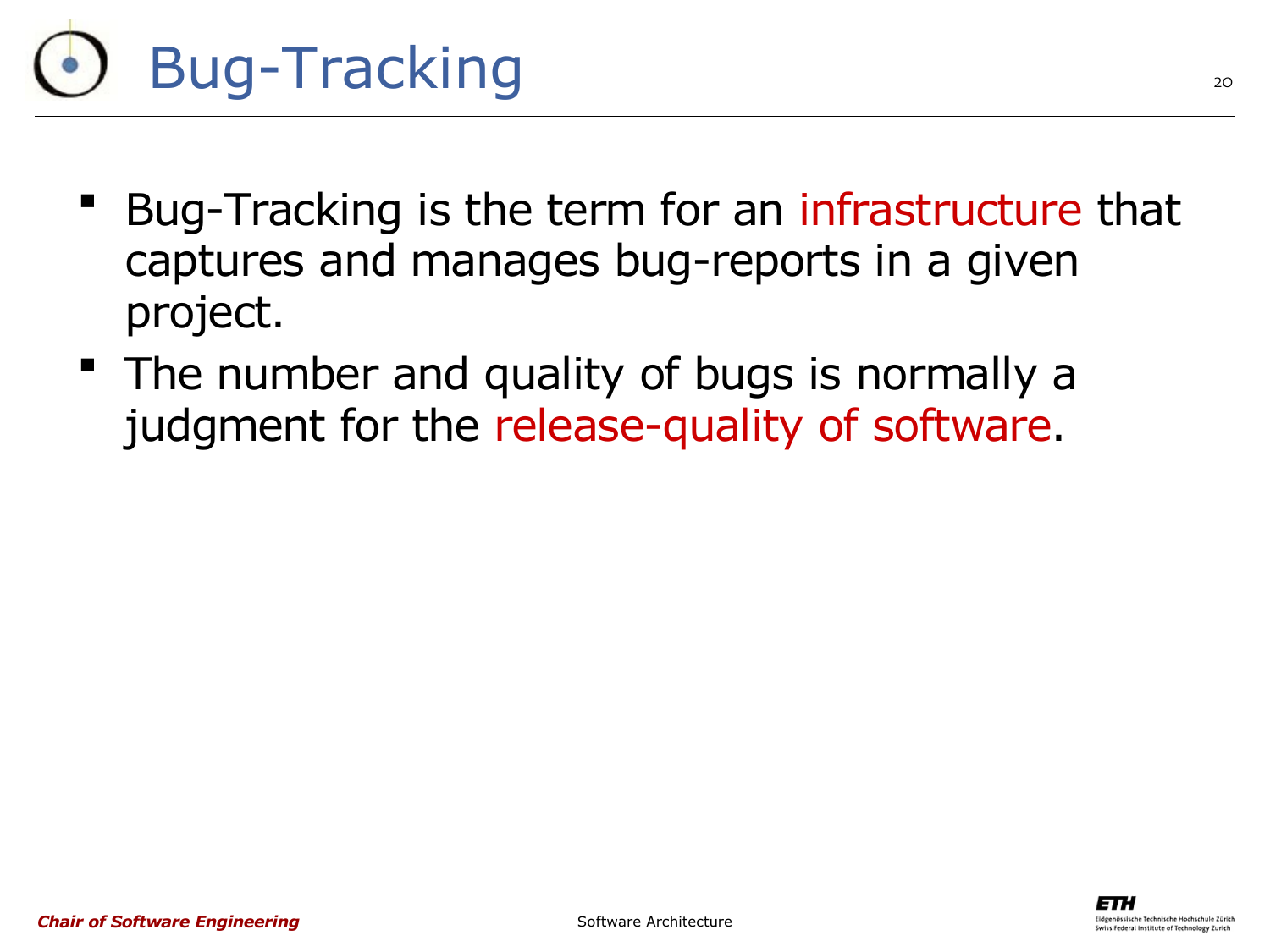# CM: Terminology

- Repository, Commit, Update, Checkout, Head
- **Branch/Fork, Merge**
- Conflicts, Resolving Conflicts
- Tag, Label
- Release, Build
- **Test Cases, Test Suite, Regression Tests**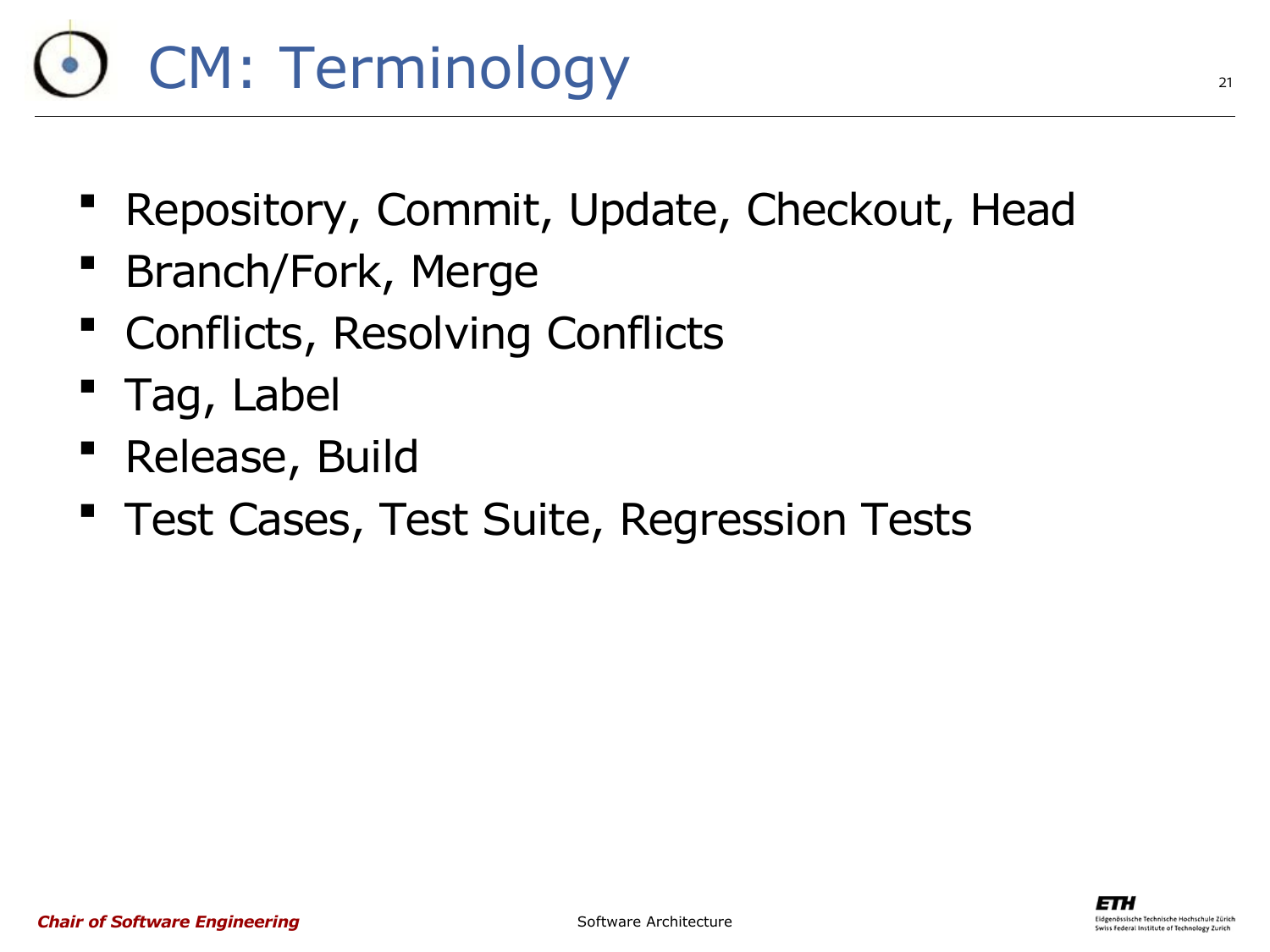#### 22 Tools for Configuration Management

- **Software Configuration Management (SCM) Tools** 
	- CVS, Subversion, Monotone, ArK, tla (FOSS)
	- ClearCase, BitKeeper, SourceSafe (Commercial)
- **Bug-Tracking** 
	- Bugzilla (FOSS)
- Daily Build
	- **EXenofarm (FOSS)**
	- **Tinderbox (FOSS)**
	- **"** Most projects have customized software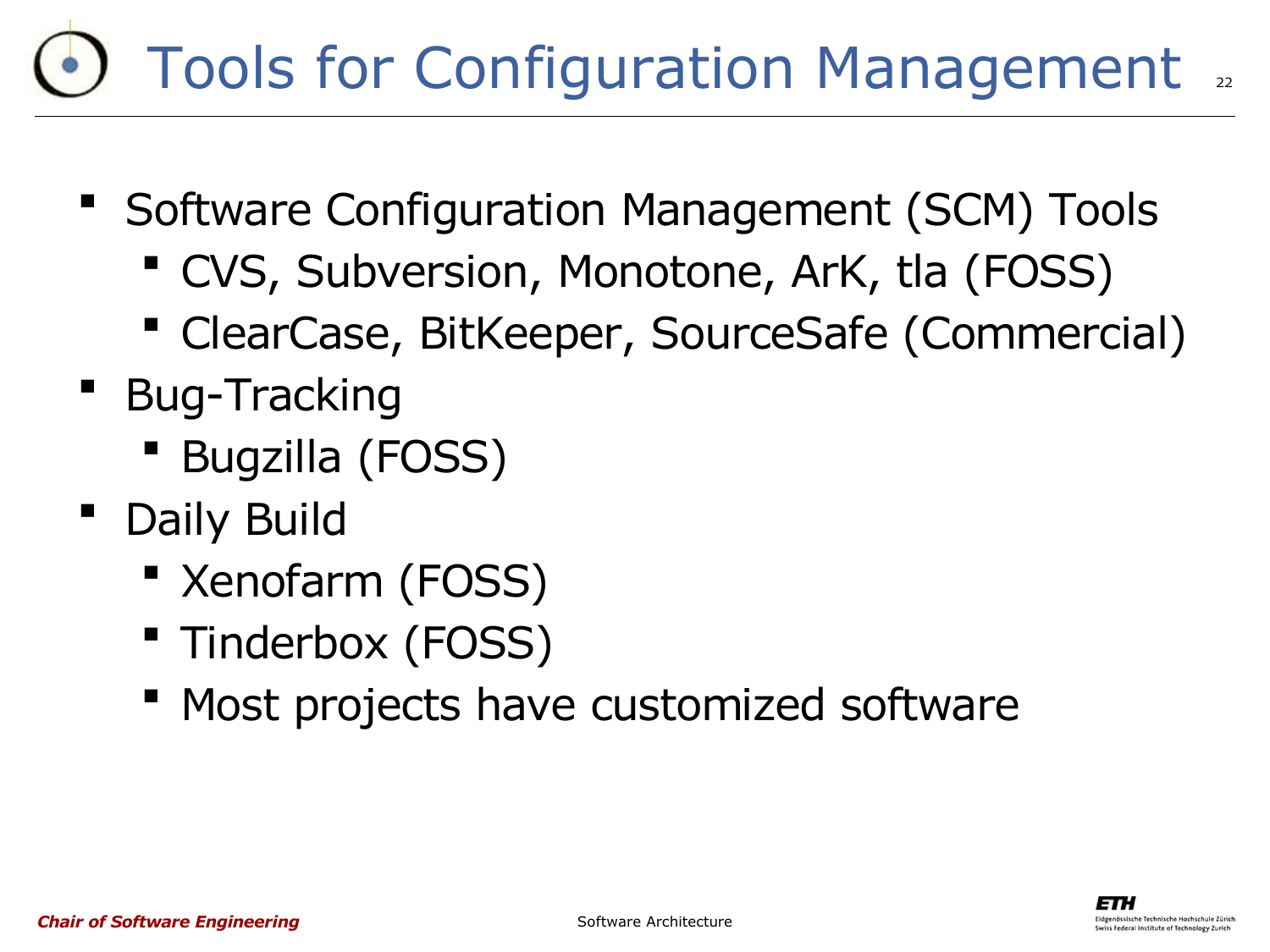

- Best known SCM tool.
	- [http://www.cvshome.org](http://www.cvshome.org/)
- Key to most open-source development projects and used in many companies.
- Based on RCS (Revision Control System)
- Command-line program (!)
- Graphical-User-Interfaces:
	- WinCVS (Windows) / GCVS (Unix)
	- **Integration into Eclipse and many other IDEs**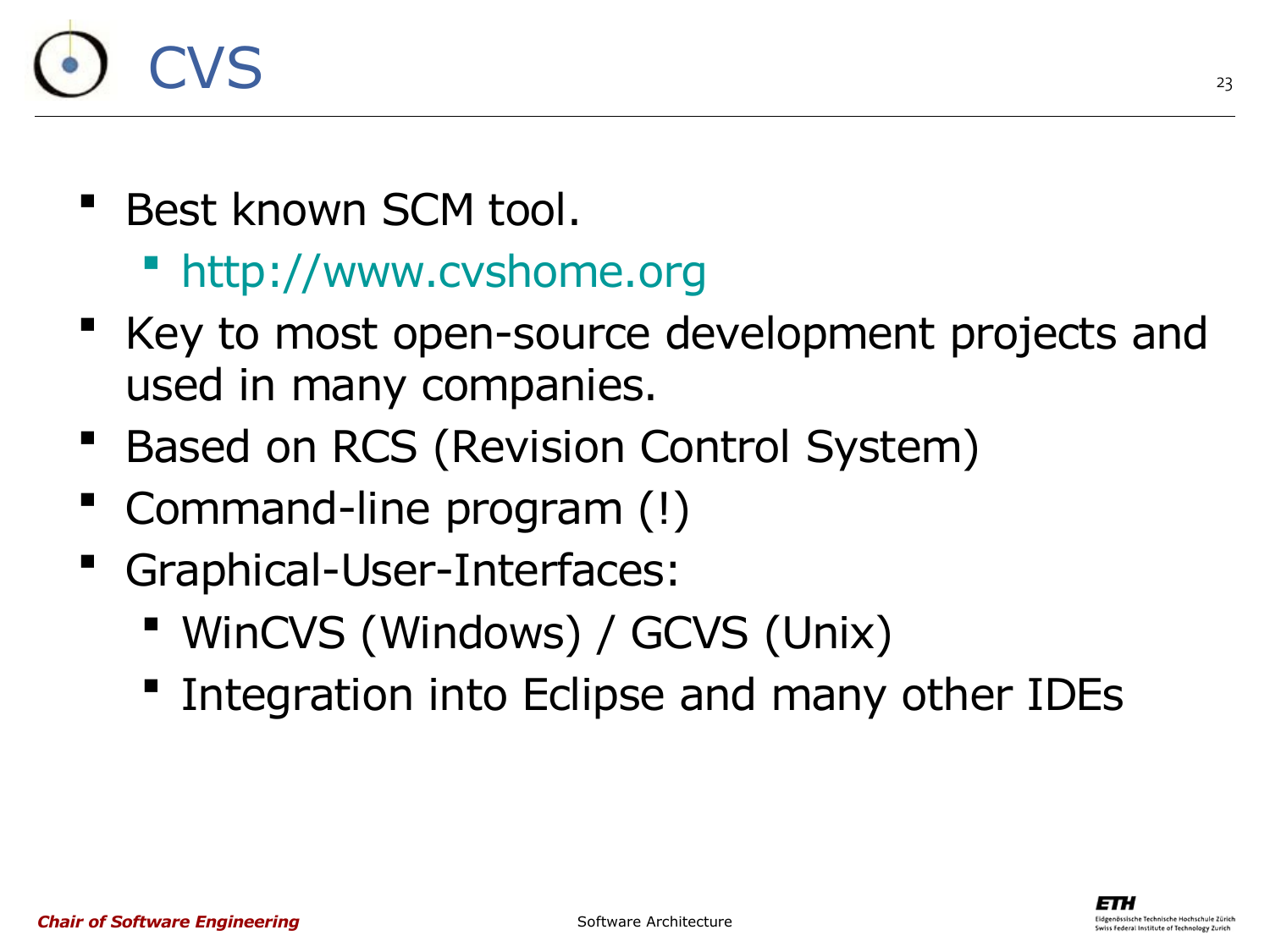# CVS (cont.)

- Features of CVS:
	- **Central repository**
	- Checkout creates a copy of the files on the local machine.
	- **File-based versioning**
	- Distributed work over the Internet with PSERVER (insecure) or SSH (secure) protocols.
	- Can work with binary and ASCII encoded files, but is not very effective with binary files.
	- Can do some primitive conflict resolving.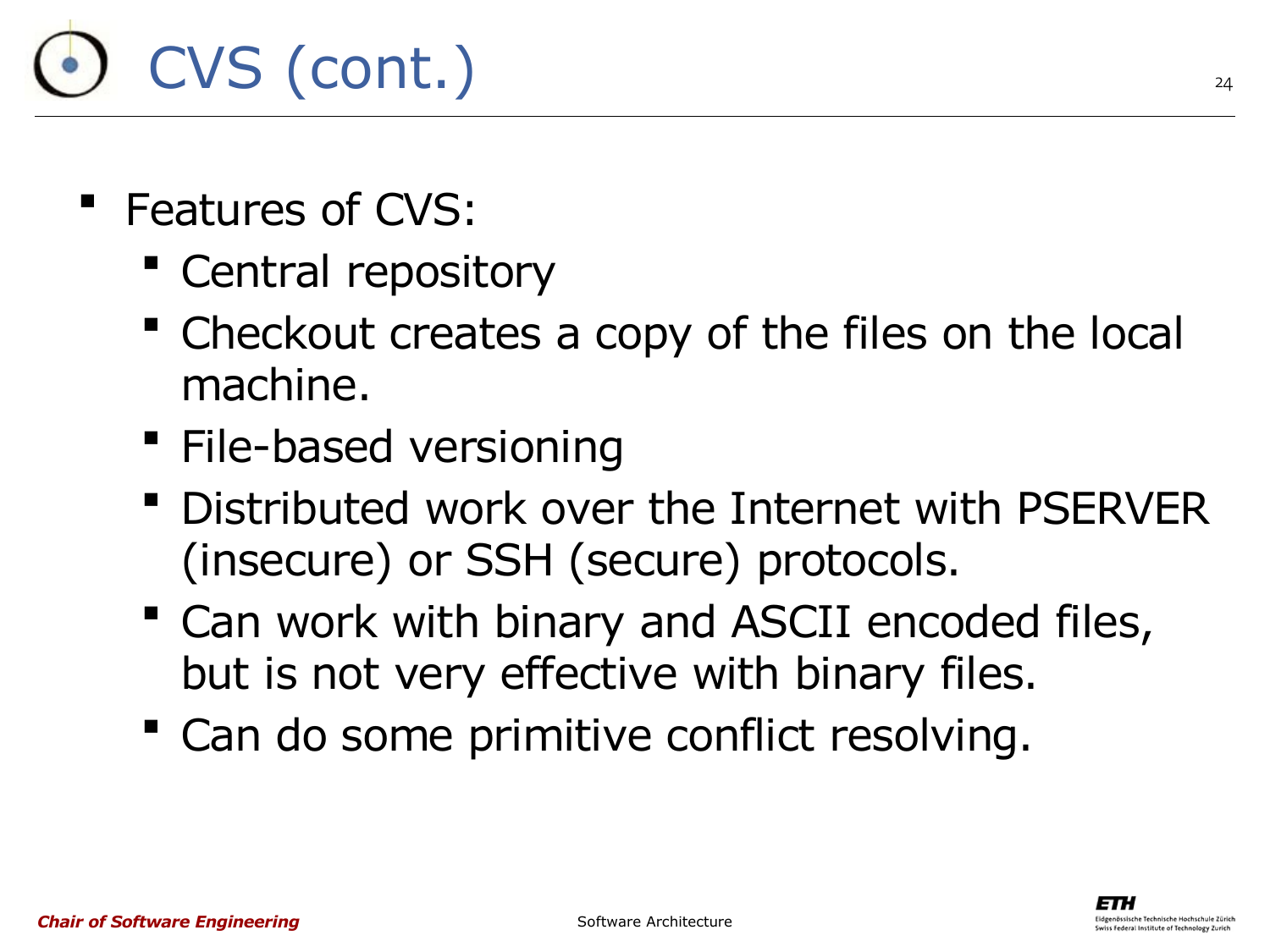

- Open Source Bug-Tracking Tool
	- <http://www.bugzilla.org/>
- Developed for the Mozilla Browser Suite
- Web-Based Interface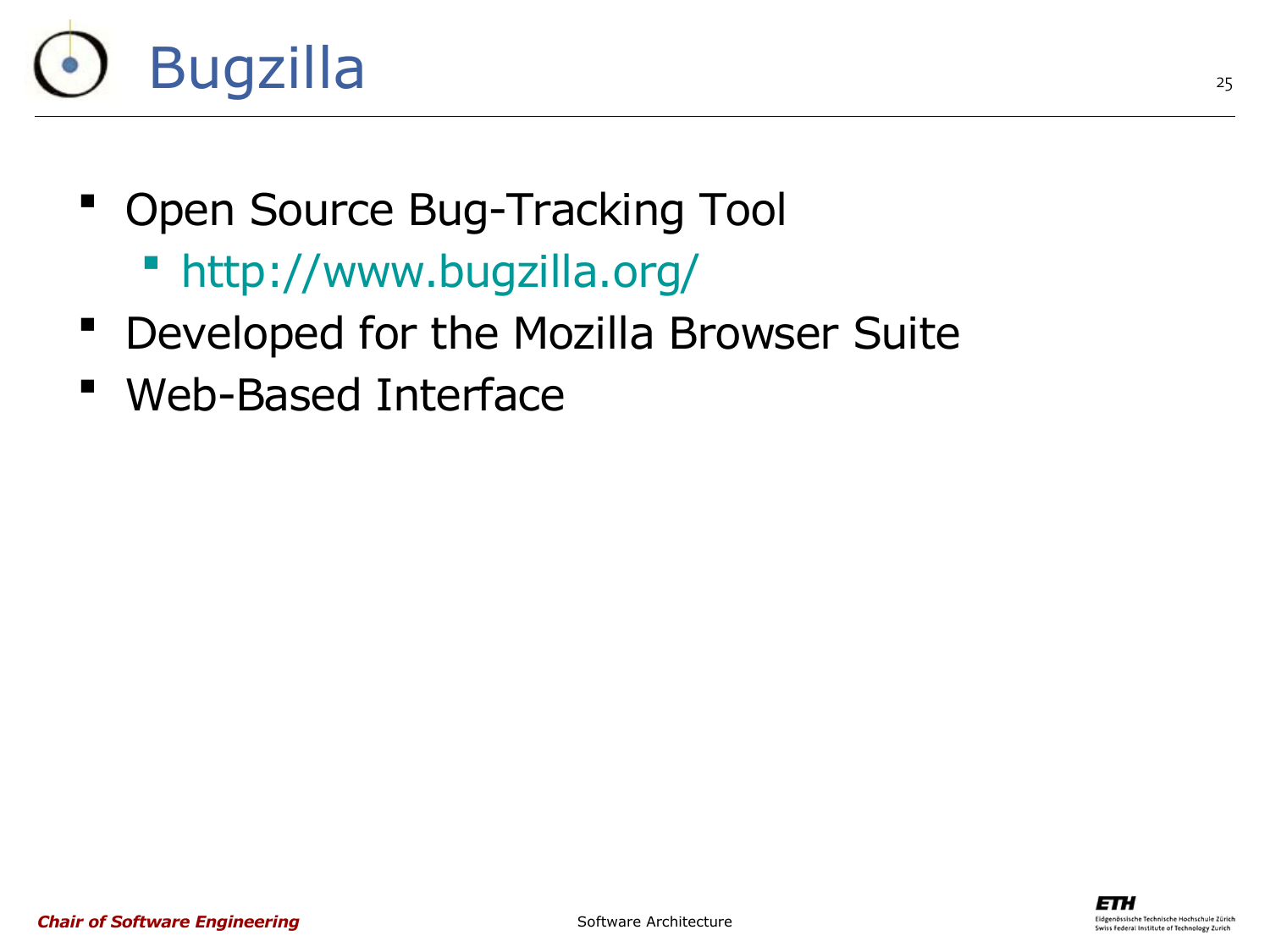#### Bugzilla (cont.) $\bullet$

| r.<br><b>Search for bugs - Konqueror</b>                                                                                                                                                                                                                                                                                                                                                                                                |                       |  |  |  |  |  |  |  |  |  |  |  |  |
|-----------------------------------------------------------------------------------------------------------------------------------------------------------------------------------------------------------------------------------------------------------------------------------------------------------------------------------------------------------------------------------------------------------------------------------------|-----------------------|--|--|--|--|--|--|--|--|--|--|--|--|
| Location Edit View Go Bookmarks Tools Settings Window Help                                                                                                                                                                                                                                                                                                                                                                              |                       |  |  |  |  |  |  |  |  |  |  |  |  |
| $\overline{\phantom{a}}$ mozilla.org<br>Bugzilla Version 2.17.6                                                                                                                                                                                                                                                                                                                                                                         |                       |  |  |  |  |  |  |  |  |  |  |  |  |
| Find a Specific Bug<br><b>Advanced Search</b>                                                                                                                                                                                                                                                                                                                                                                                           |                       |  |  |  |  |  |  |  |  |  |  |  |  |
| Give me some help (reloads page.)                                                                                                                                                                                                                                                                                                                                                                                                       |                       |  |  |  |  |  |  |  |  |  |  |  |  |
| <b>Summary:</b> contains all of the words/strings<br>Search<br>$\overline{\phantom{a}}$                                                                                                                                                                                                                                                                                                                                                 |                       |  |  |  |  |  |  |  |  |  |  |  |  |
| Version:<br>Product:<br>Target:<br><b>Component:</b>                                                                                                                                                                                                                                                                                                                                                                                    |                       |  |  |  |  |  |  |  |  |  |  |  |  |
| <b>JSS</b><br>1.0 Branch<br>٠<br>٠<br>$\blacktriangle$<br>▲<br>$\overline{a}$<br>Sidebar<br>MailNews<br>1.01<br>Future<br>Simple MAPI<br>Marketing<br>3.0<br>1.1<br>Skinability<br>Minimo<br>1.2<br>Jan<br>Software Update<br>$\blacktriangle$<br>$\blacktriangle$<br>$\blacktriangle$<br>Mozilla Localizations<br>$\overline{\phantom{0}}$<br>M <sub>1</sub><br>$\overline{\phantom{0}}$<br>1.3<br>$\overline{\phantom{0}}$<br>Spanish |                       |  |  |  |  |  |  |  |  |  |  |  |  |
| A Comment: contains the string<br>$\blacktriangledown$                                                                                                                                                                                                                                                                                                                                                                                  |                       |  |  |  |  |  |  |  |  |  |  |  |  |
| The URL: contains all of the words/strings<br>$\overline{\phantom{a}}$                                                                                                                                                                                                                                                                                                                                                                  |                       |  |  |  |  |  |  |  |  |  |  |  |  |
| Whiteboard: contains all of the words/strings<br>$\overline{\phantom{a}}$                                                                                                                                                                                                                                                                                                                                                               |                       |  |  |  |  |  |  |  |  |  |  |  |  |
| Keywords:<br>$\overline{\phantom{a}}$<br>contains all of the keywords                                                                                                                                                                                                                                                                                                                                                                   |                       |  |  |  |  |  |  |  |  |  |  |  |  |
| <b>Resolution:</b><br><b>Severity</b><br><b>Priority Hardware</b><br>OS.<br>Status:<br><b>UNCONFIRMED</b><br><b>FIXED</b><br>All<br>blocker<br>All<br>٠<br>$\overline{a}$<br><b>NEW</b><br>DEC<br><b>INVALID</b><br>critical<br>P <sub>1</sub><br>Windows 3.1<br><b>ASSIGNED</b><br>HP<br><b>WONTFIX</b><br>P <sub>2</sub><br>Windows 95<br>major<br><b>REOPENED</b><br><b>DUPLICATE</b><br>P3<br>Macintosh<br>Windows 98<br>normal     | $\blacktriangle$<br>╤ |  |  |  |  |  |  |  |  |  |  |  |  |

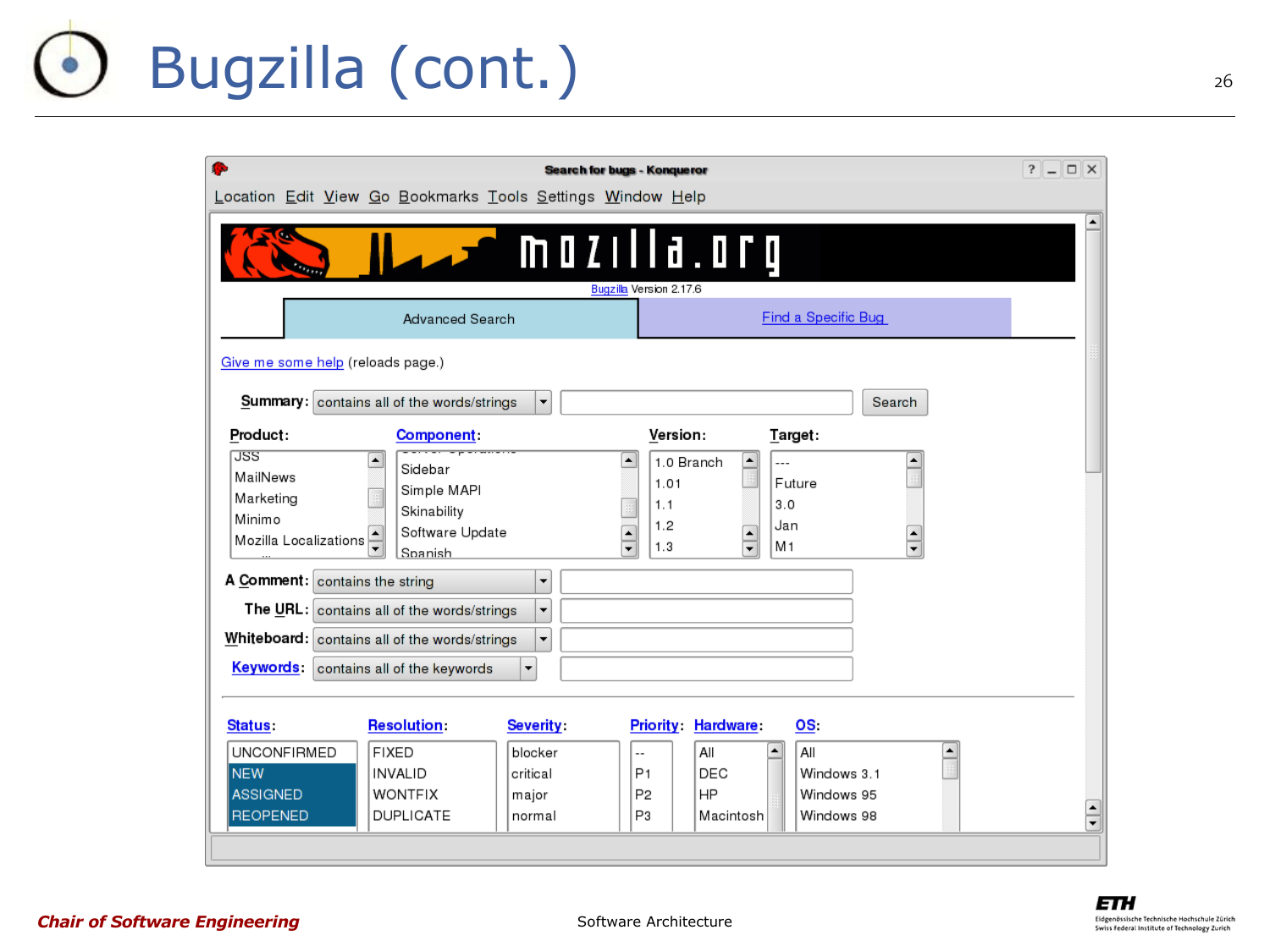# Xenofarm

- " System for a "Daily Build".
	- <http://xenofarm.tigris.org/>
- Developed for projects that target many platforms.
- Used in:
	- ArgoUML
	- $\blacksquare$  Pike
	- **Python**
- Automated scripts will distribute the source code to build machines.
- " Will run the compilation process and a set of testcases.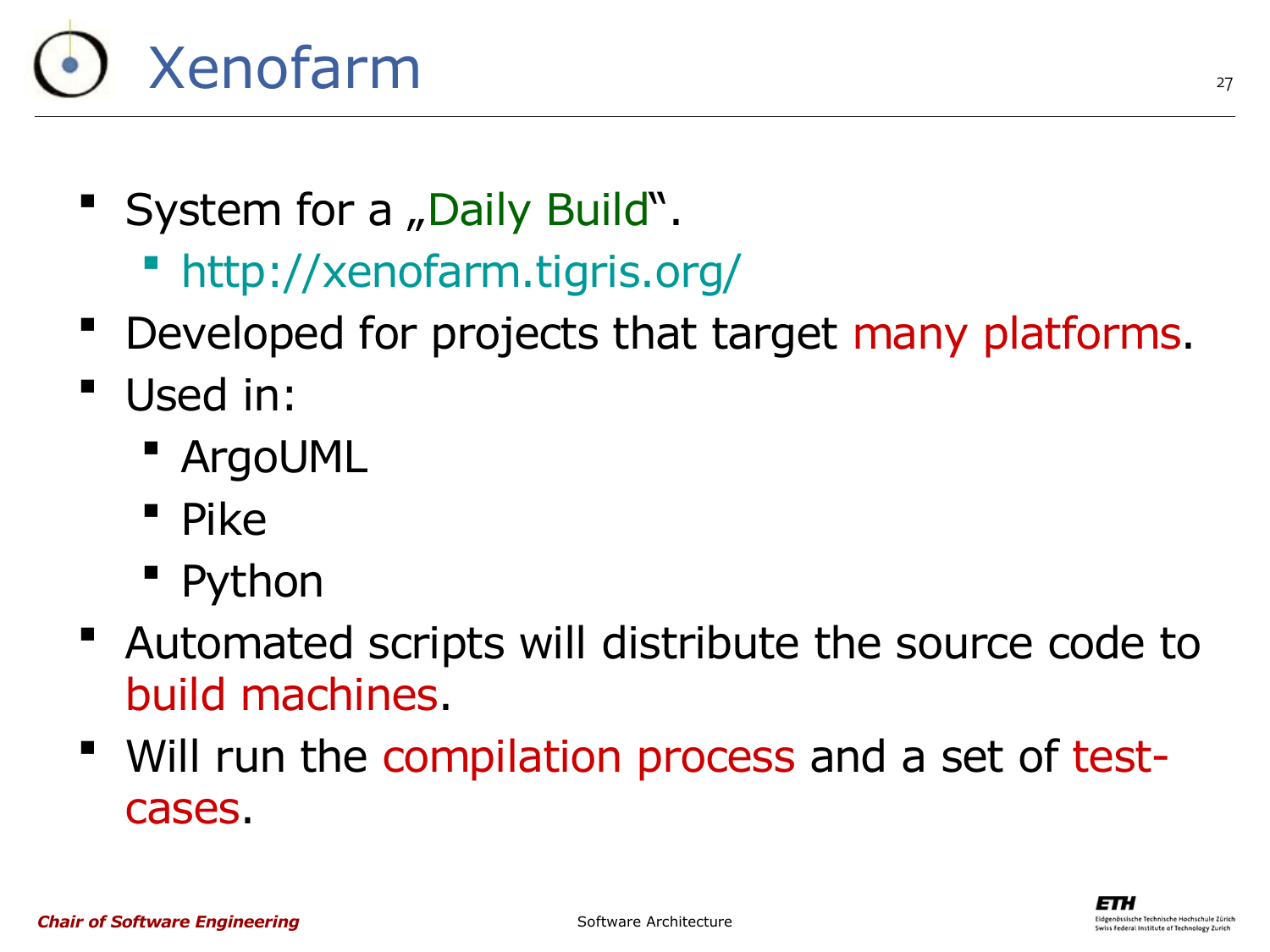### Xenofarm (cont.)

| 12 | pike.ida.liu.se: Pike 7.4 - Konqueror                      |                           |            |            |            |            |            |            |            |            |            | $?$ $-$    | $\Box$ $\times$                         |                  |  |
|----|------------------------------------------------------------|---------------------------|------------|------------|------------|------------|------------|------------|------------|------------|------------|------------|-----------------------------------------|------------------|--|
|    | Location Edit View Go Bookmarks Tools Settings Window Help |                           |            |            |            |            |            |            |            |            |            |            |                                         |                  |  |
|    | Not built, or<br>Build in progress.                        |                           | (549)      | (550)      | (551)      | (552)      | (553)      | (554)      | (555)      | (556)      | (557)      | (558)      |                                         | $\blacktriangle$ |  |
|    | Build failed.                                              | 2004-05-25 07:56:14 (548) |            |            |            |            |            |            |            |            |            |            |                                         |                  |  |
|    | Build successful.<br>Testsuite failed.                     |                           |            | 09:51:17   | 13:20:07   | 16:49:34   | 09:42:46   | 13:09:50   | 19:12:09   | 12:13:41   | 13:35:14   | 15:30:33   | 09:15:03                                |                  |  |
|    | Build successful.<br>Testsuite successful.                 |                           | 2004-05-25 | 2004-05-27 | 2004-05-27 | 2004-05-28 | 2004-05-28 | 2004-06-01 | 2004-06-08 | 2004-06-13 | 2004-06-13 | 2004-06-14 |                                         |                  |  |
|    | Node Name                                                  |                           |            |            |            |            |            |            |            |            |            |            | Platform                                |                  |  |
|    | pike.ida.liu.se                                            |                           |            |            |            |            |            |            |            |            |            |            | xenofarm_export (SunOS 5.8 sun4u sparc) |                  |  |
|    | hal.lysator.liu.se                                         |                           |            |            |            |            |            |            |            |            |            |            | AIX 4.2 000000042E00                    |                  |  |
|    | castafiore.lysator.liu.se                                  |                           |            |            |            |            |            |            |            |            |            |            | AIX 4.3 000084275900                    |                  |  |
|    | dupond.lysator.liu.se                                      |                           |            |            |            |            |            |            |            |            |            |            | AIX 4.3 000090105700                    |                  |  |
|    | lukushion.roxen.com                                        |                           |            |            |            |            |            |            |            |            |            |            | AIX 5.1 ia64 CC=cc                      |                  |  |
|    | sasserver2.emsphone.com                                    |                           |            |            |            |            |            |            |            |            |            |            | AIX 5.2 0002CABA4C00 CC=gcc             |                  |  |
|    | earl-grey                                                  |                           |            |            |            |            |            |            |            |            |            |            | Darwin 6.8 Power Macintosh              |                  |  |
|    | snok.pikefarm.ida.liu.se                                   |                           |            |            |            |            |            |            |            |            |            |            | FreeBSD 4.0-RELEASE i386                |                  |  |
|    | dan.emsphone.com                                           |                           |            |            |            |            |            |            |            |            |            |            | FreeBSD 5.2-CURRENT i386                |                  |  |
|    | dan.emsphone.com                                           |                           |            |            |            |            |            |            |            |            |            |            | FreeBSD 5.2-CURRENT i386                |                  |  |
|    | dan.emsphone.com                                           |                           |            |            |            |            |            |            |            |            |            |            | FreeBSD 5.2-CURRENT i386                |                  |  |
|    | yoko.home.oav.net                                          |                           |            |            |            |            |            |            |            |            |            |            | FreeBSD 5.2.1-RELEASE-p4 i386           |                  |  |
|    | jocke.snowfall.se                                          |                           |            |            |            |            |            |            |            |            |            |            | FreeBSD 5.2.1-RELEASE-p5 i386           |                  |  |
|    | plonk.home.oav.net                                         |                           |            |            |            |            |            |            |            |            |            |            | FreeBSD 5.2.1-RELEASE-p5 i386           |                  |  |
|    | gosroth.roxen.com                                          |                           |            |            |            |            |            |            |            |            |            |            | Linux 2.4.3-12smp ia64                  |                  |  |
|    | gosroth.roxen.com                                          |                           |            |            |            |            |            |            |            |            |            |            | Linux 2.4.3-12smp ia64 CC=ecc           |                  |  |
|    | moghedien.lysator.liu.se                                   |                           |            |            |            |            |            |            |            |            |            |            | Linux 2.4.6 alpha                       | $\div$           |  |
|    |                                                            |                           |            |            |            |            |            |            |            |            |            |            |                                         |                  |  |



#### *Chair of Software Engineering*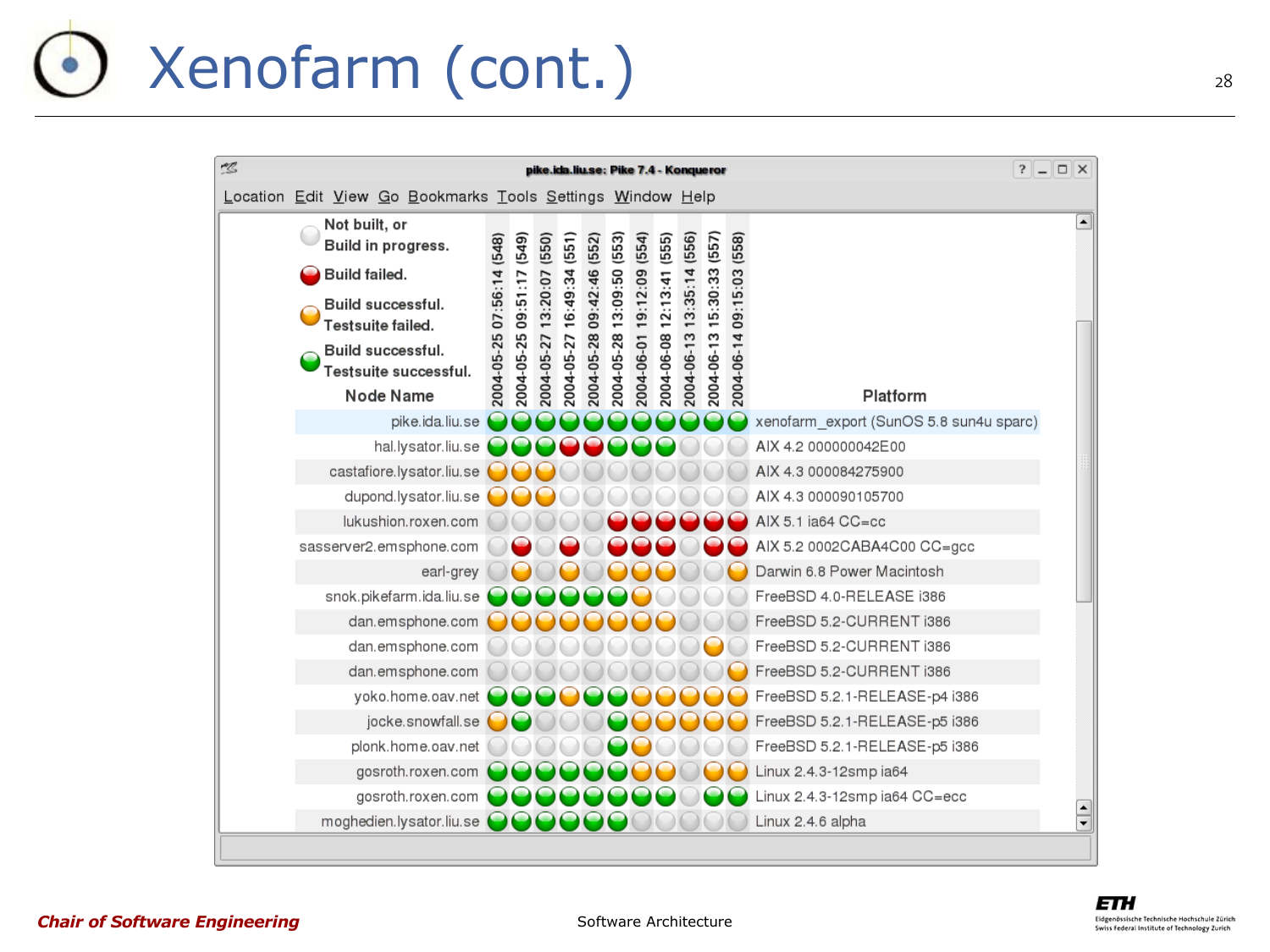# **Summary**

- I have only given a glimpse at the topic of Configuration Management.
- Every software project should use it.
- Every software project should use it from the start.
- Having a large and long-term software project without it is foolish.
- Configuration Managements can be supported by proper tools.

But the key to successful configuration management lies in the discipline of the developers to use it.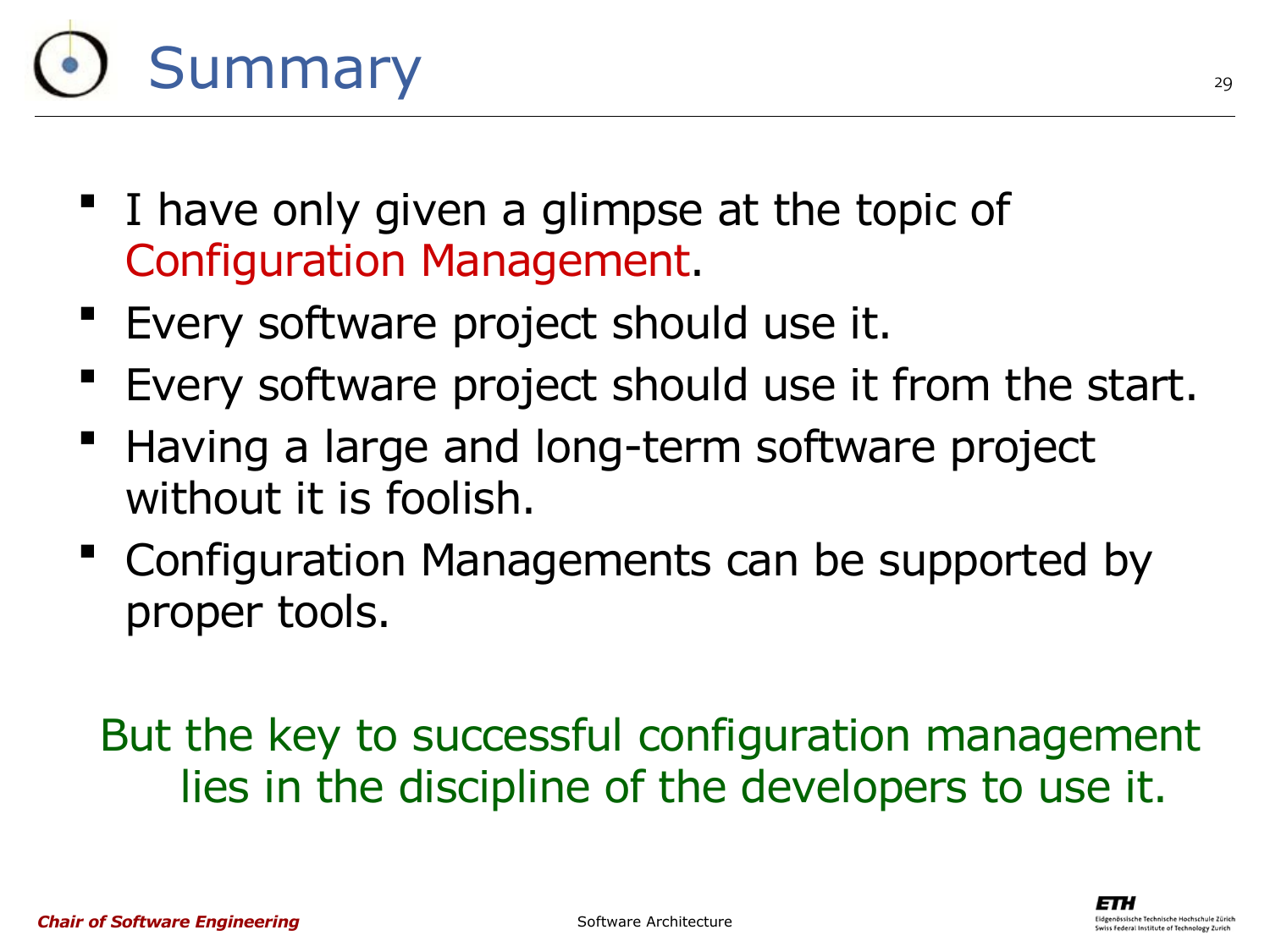

#### Part II: Subversion

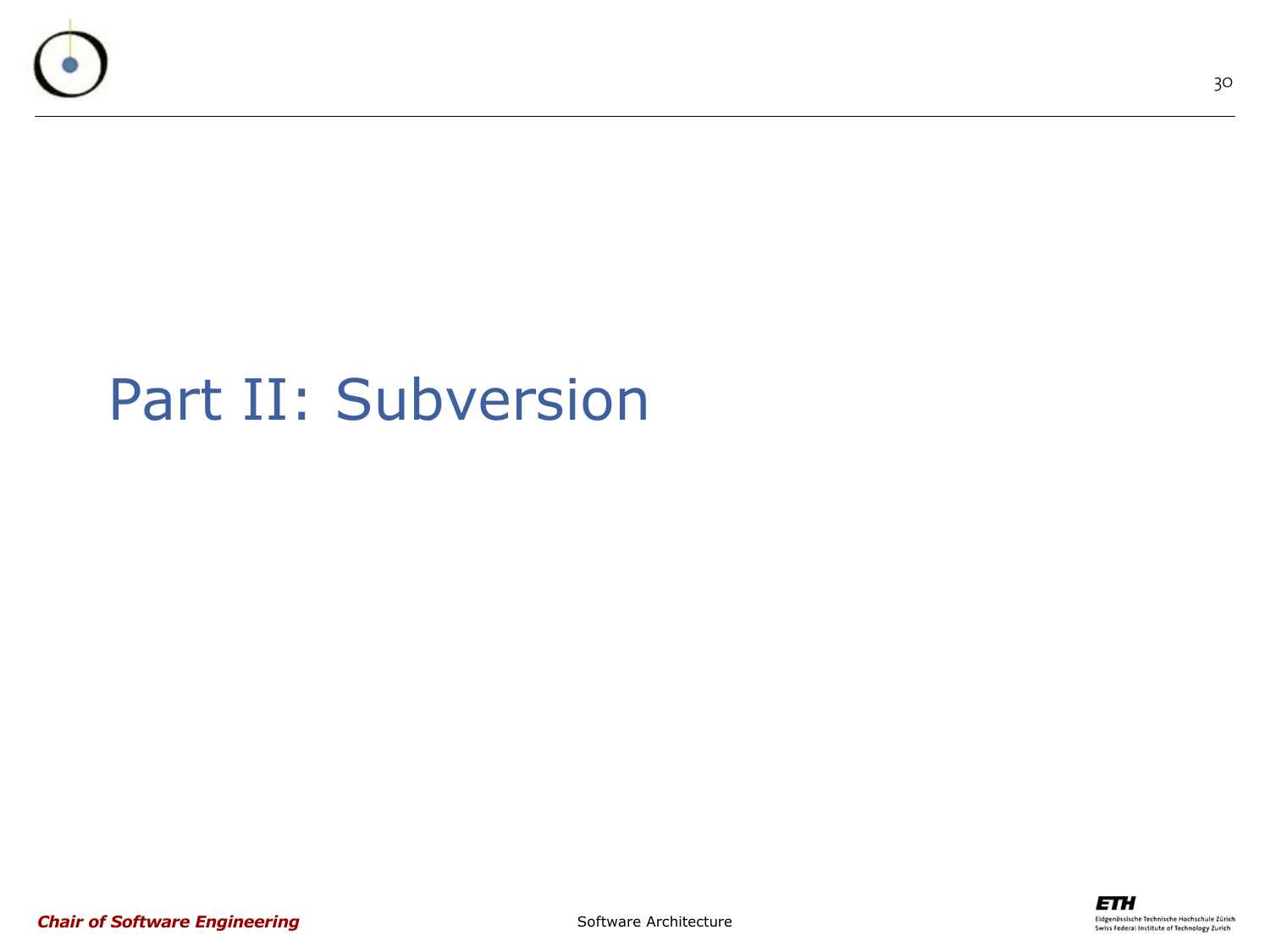### What is wrong with CVS ?

- " File based management
	- **Rename file**
	- Changing directory structure
- No atomic commits
- Network protocols are problematic
	- **PSERVER is not encrypted**
	- RSH is obsolete
	- **SSH lacks anonymous access**
	- **Too much communication between client and** server
- **Inefficient storage of binary files**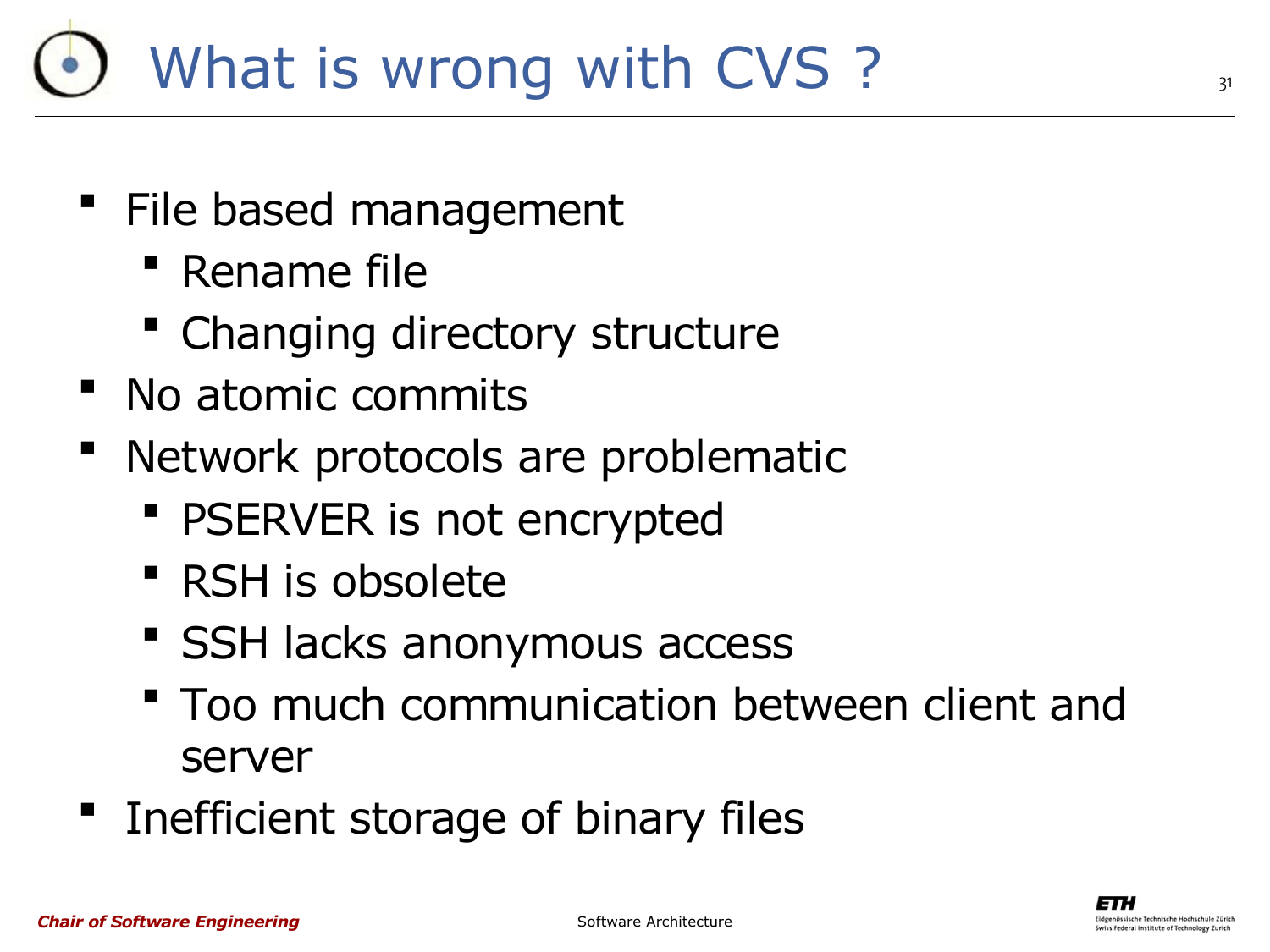### Subversion (also known as SVN)

- Available at
	- <http://subversion.tigris.org/>
- " Full book on Subversion available at
	- [http://svnbook.red-bean.com](http://svnbook.red-bean.com/)

*"Subversion is meant to be a better CVS, so it has most of CVS's features. Generally, Subversion's interface to a particular feature is similar to CVS's, except where there's a compelling reason to do otherwise."*

Subversion Homepage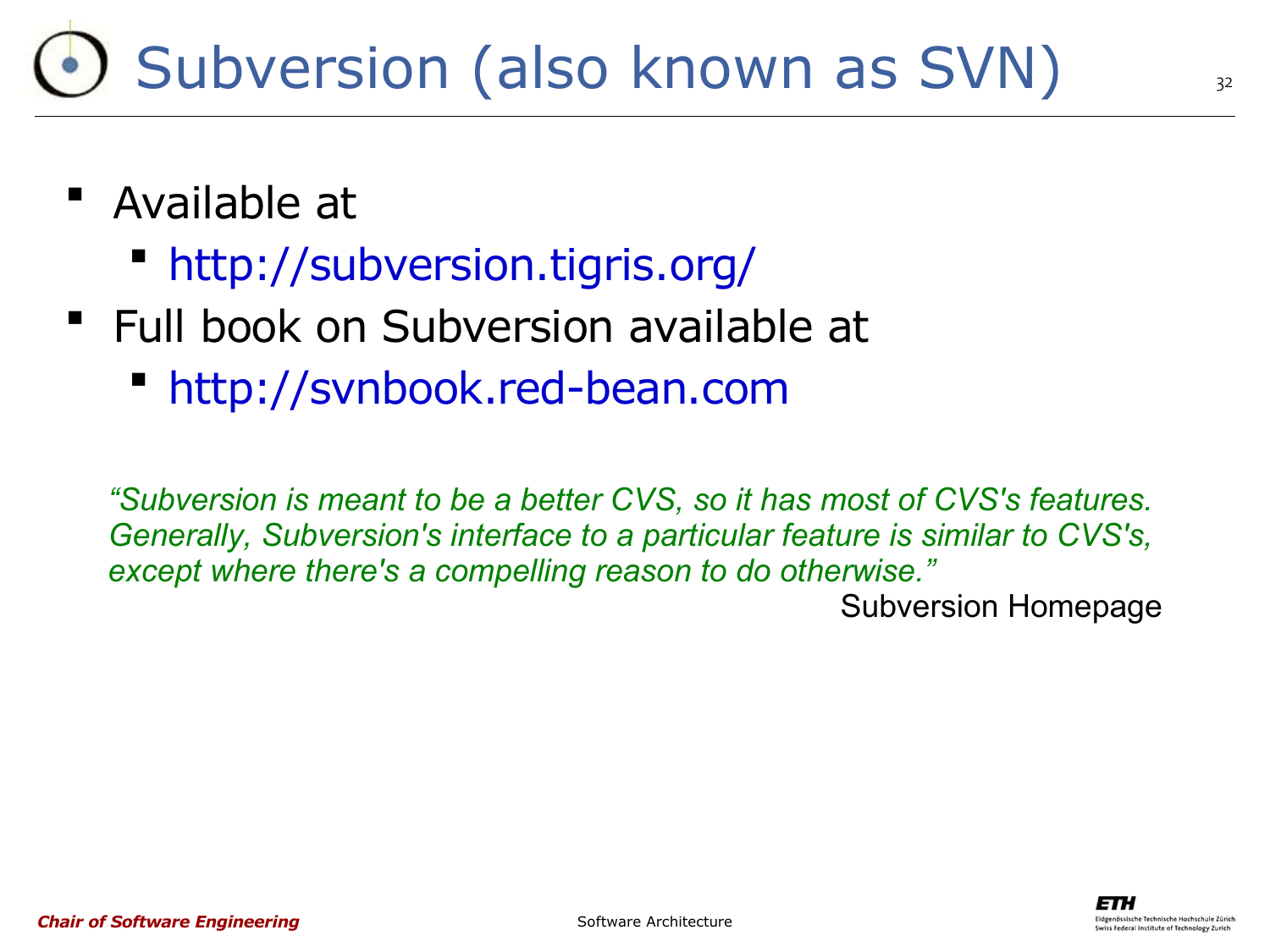

- **Subversion uses a client server architecture**
- Every developer work on his/her "working copy"

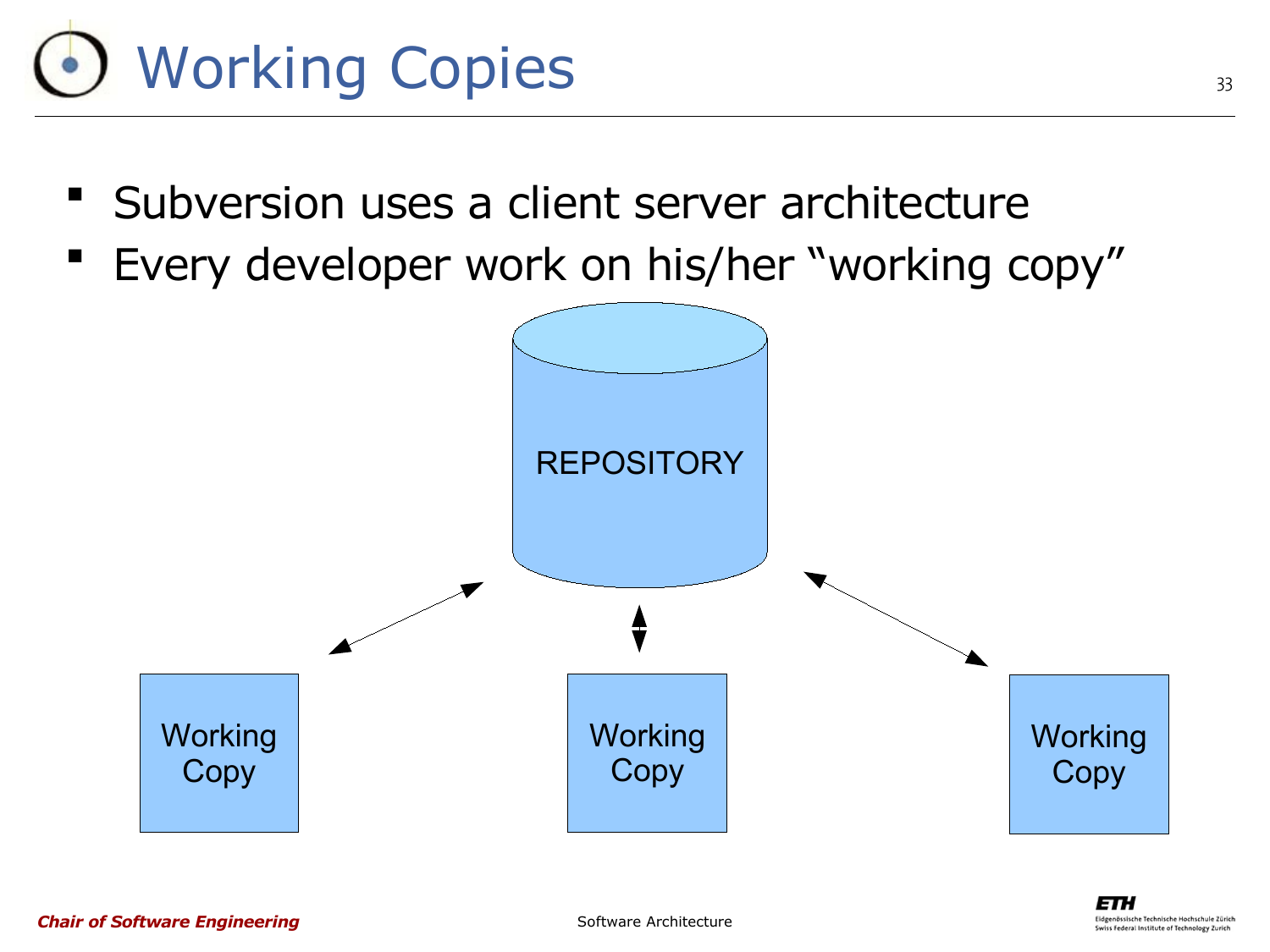### •) Version numbering in Subversion

#### Version numbering is per "commit"



Head = View at time  $\infty$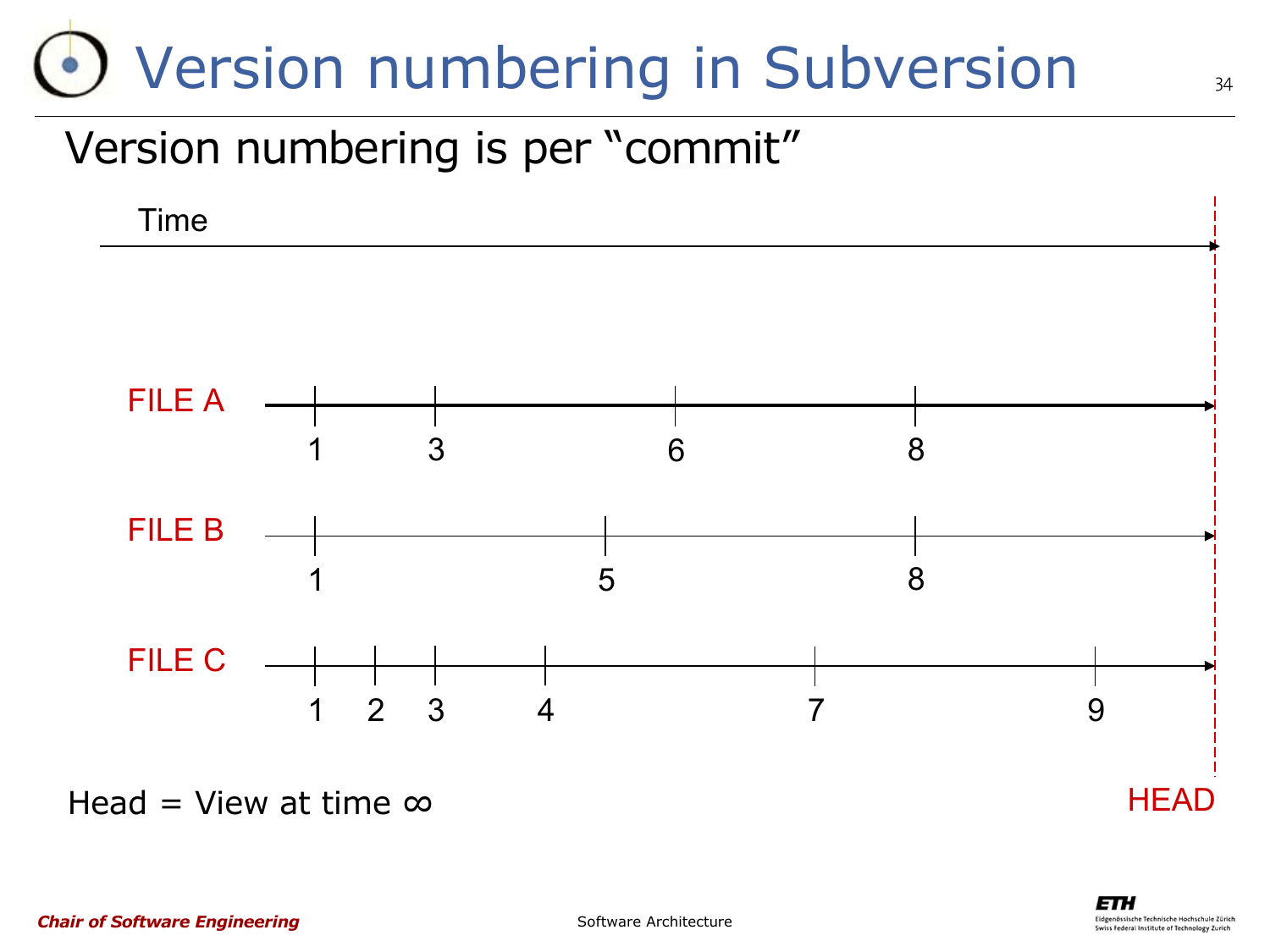### •) Version numbering in Subversion

#### Version numbering is per "commit"



Head = View at time  $\infty$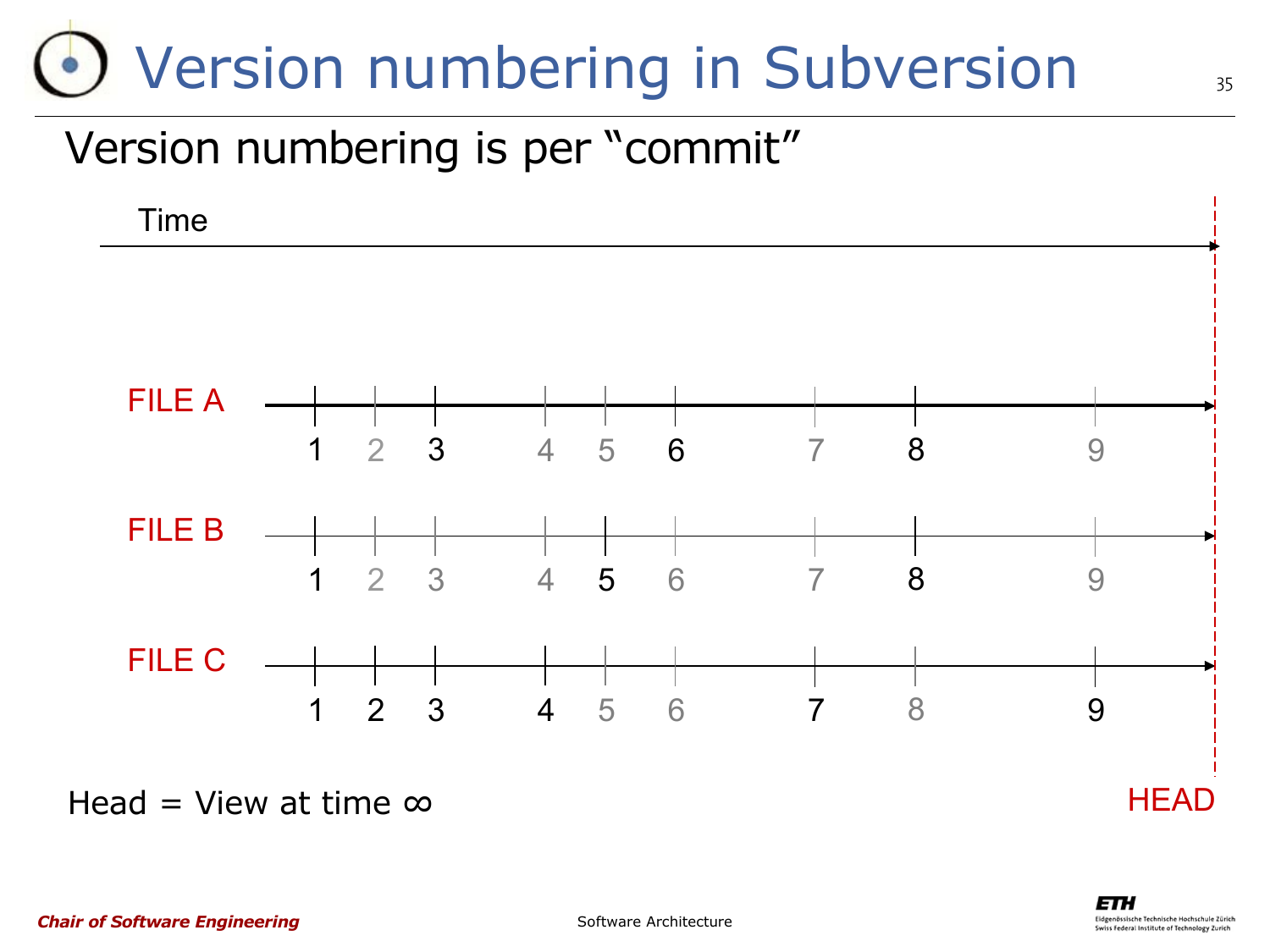## HEAD, BASE, COMMITED and PREV



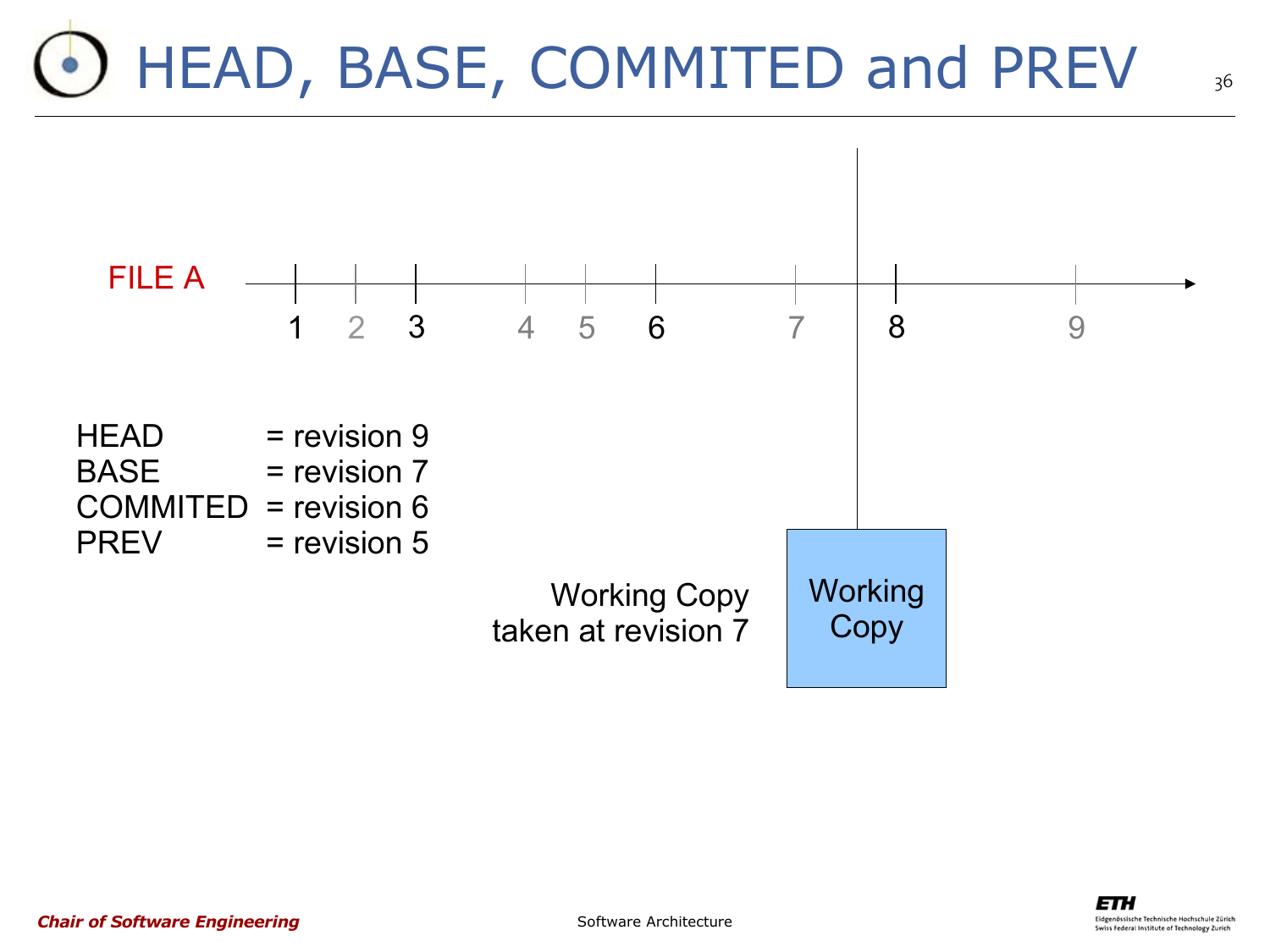### Subversion Commands

- **Syn checkout**
- svn update / svn revert
- svn commit
- svn info / svn log / svn status
- **S** svn add / svn delete / svn move / svn mkdir
- svn copy
- " svn diff
- svn merge / svn resolved
- svn cat / svn list / svn blame
- svn export / svn import / svn switch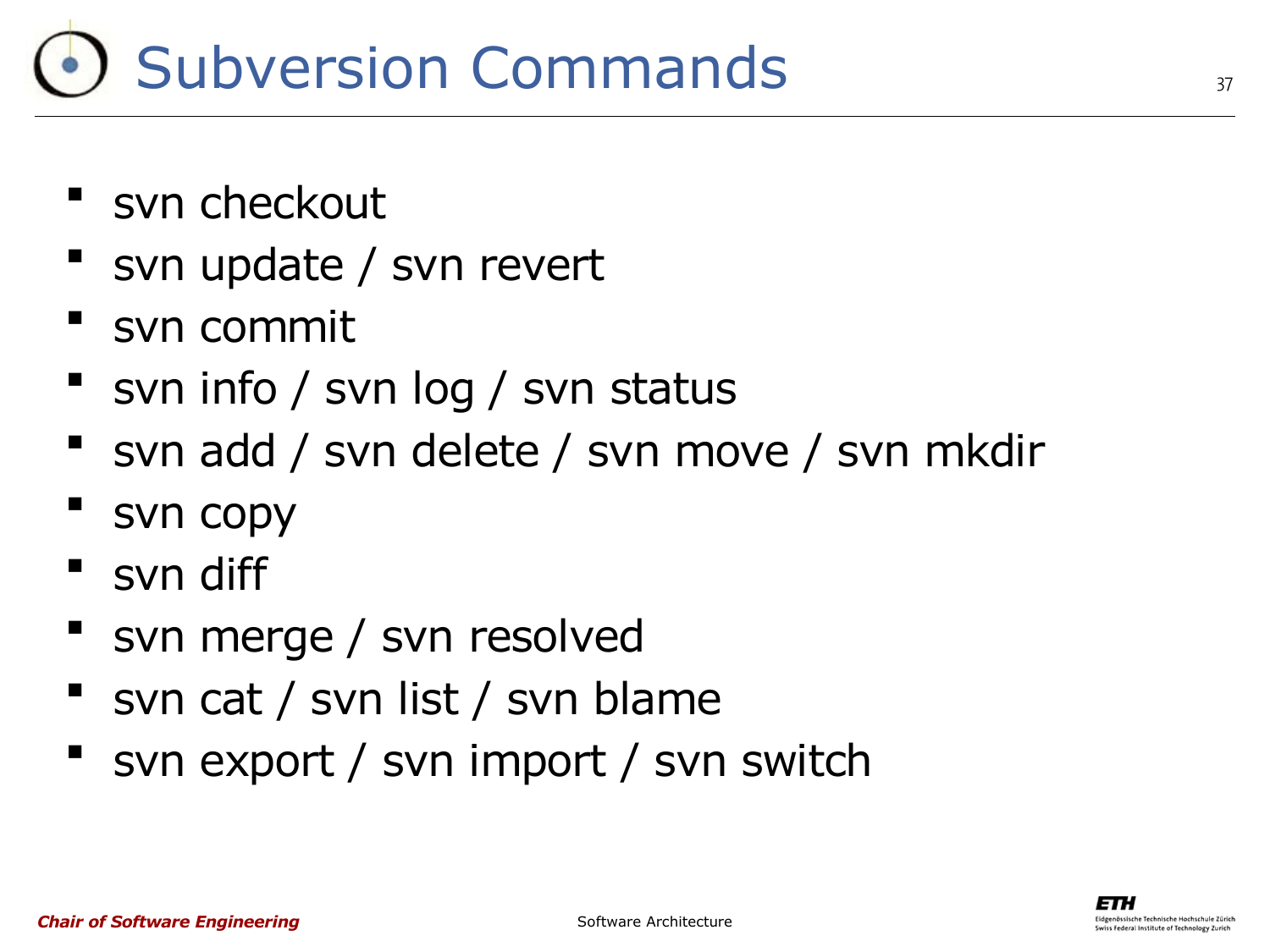#### Eclipse Plugin subclipse [\(http://subclipse.tigris.org\)](http://subclipse.tigris.org/)



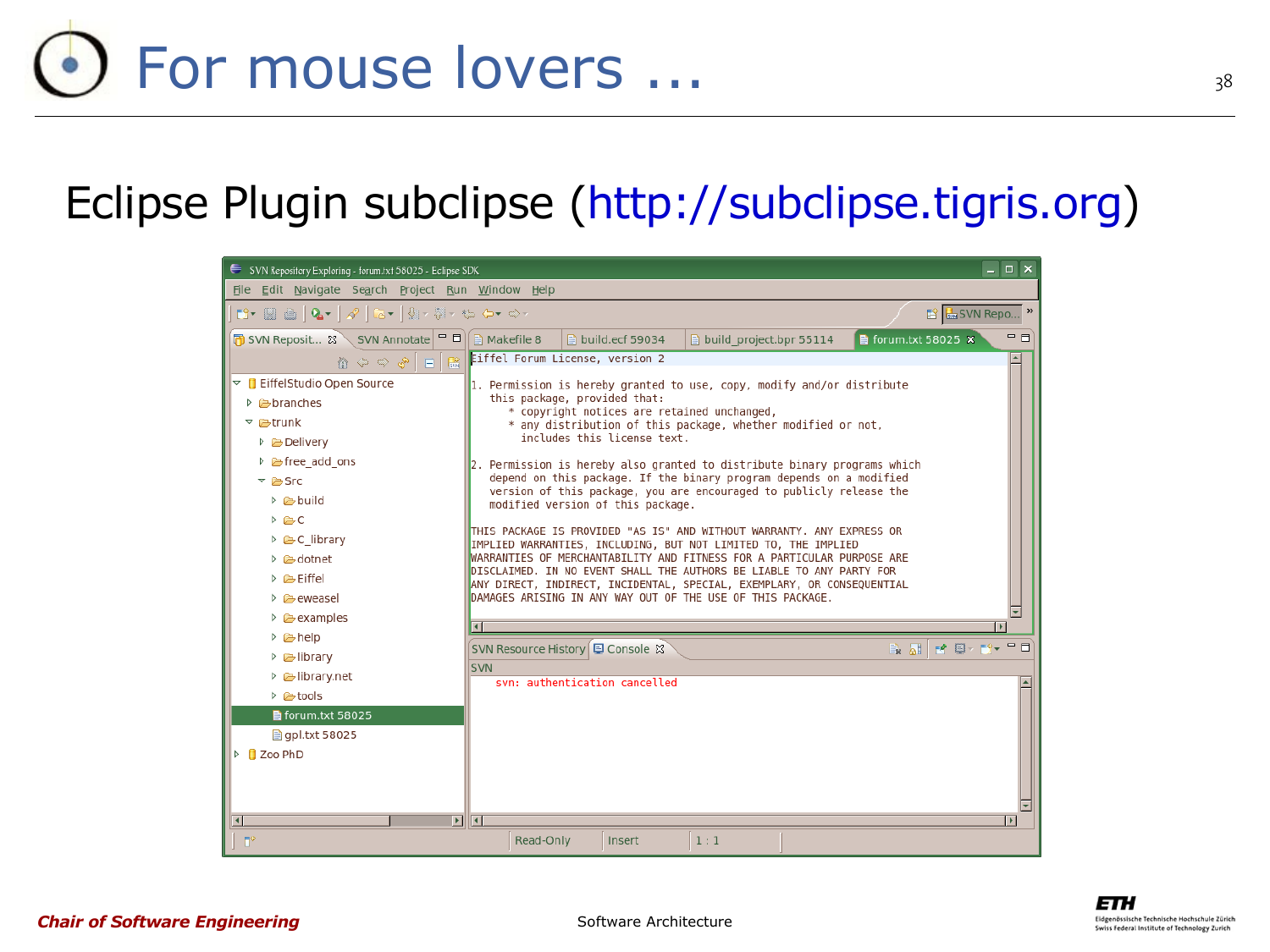# Even more ...

#### Windows Explorer Integration: [http://tortoisesvn.tigris.org](http://tortoisesvn.tigris.org/)





#### *Chair of Software Engineering*